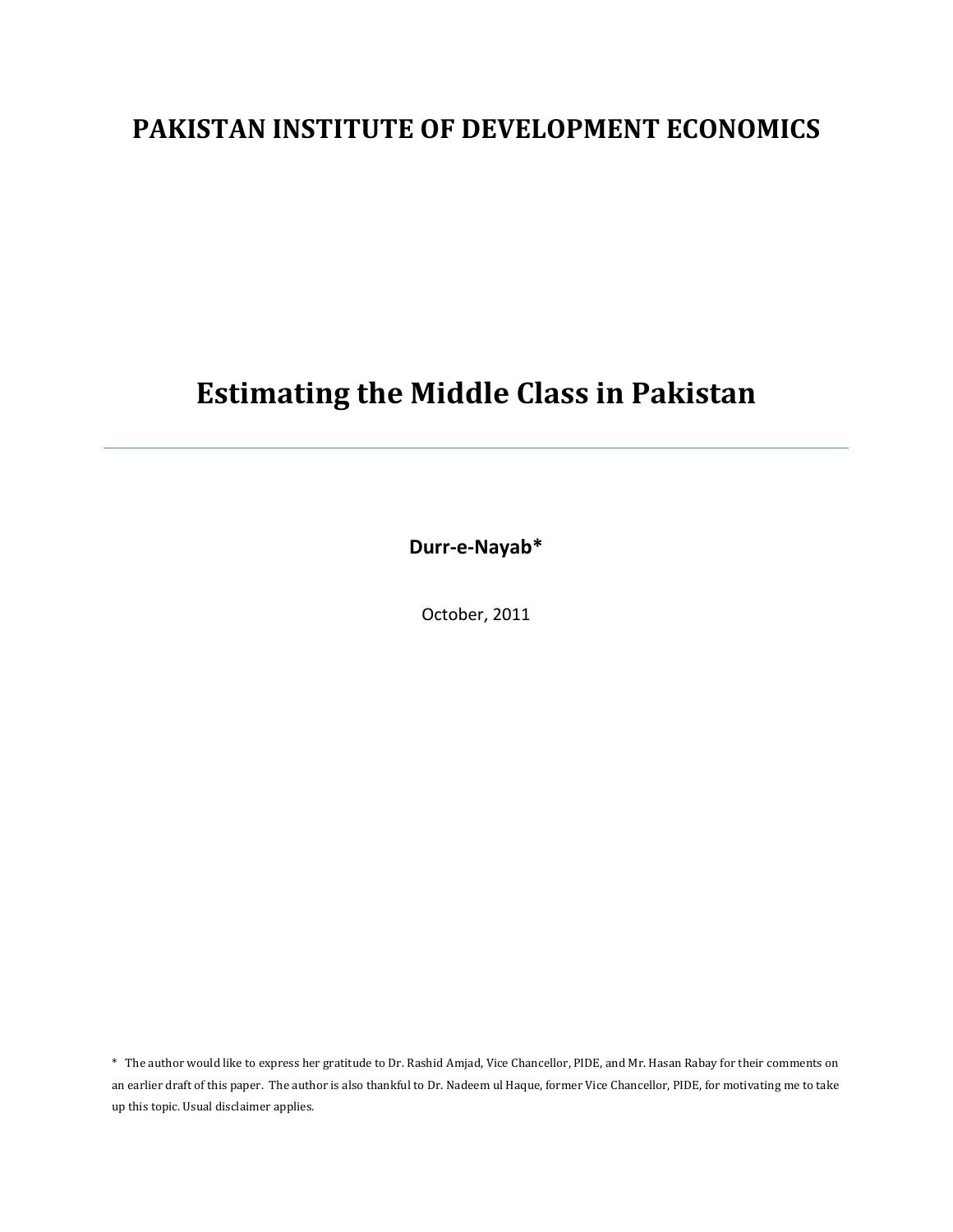## **Estimating the Middle Class in Pakistan**

The concept 'middle class' is one of the most commonly used terms in the social sciences, including economics, sociology and political science. Despite its frequent use there is, however, no consensus on what the term exactly implies and its meaning remains ambiguous depending primarily on the context in which it is used. It is viewed as the class that is between, and separates, the lower and the upper classes, that is the rich and the poor, but there is no agreement on the exact boundaries that separates them. Most of the definitions and measurements of the middle class continue to be somewhat arbitrary and vague.

Historically, the concept of 'class' has been there for long but the very recent interest in the middle class has stemmed from the emergence of this class in the Asian economies, especially India and China, which continued to grow even during the global recession. Consumer spending in the developing Asia continued to grow during a period when the developed world was struggling to keep their economies afloat at both the national and household levels. It was an important development, as the middle class has always been deemed critical to a country's socio-economic and political growth and ensuing stability. Hence, not surprisingly the middle class has held a centre stage in most economic discourses, and depending on the stage of its development and state of the economy the middle class has been attributed to be, among other things, 'growing' 'stressed', 'shrinking', 'powerful', 'threatened', 'burgeoning', mobilised', 'rising', or 'marginalised'. In a world of globalised economies this raises the crucial question, 'who constitutes the middle class?'. An Indian schoolteacher with an annual income of \$2,500 is considered middle class but for an American family the amount may have to be around \$200,000 before it considers itself middle class (Aho, 2009) making any income based universal definition meaningless.

The concept 'upper, middle and lower' class was mainly developed in sociology in reaction to the more rigid and deterministic Marxist concept of class but the definition remains ambiguous. For the estimation of middle class, however, it is necessary to first be clear about what exactly constitutes being a middle class. The present paper first briefly describes the different ways of analysing and defining class, followed by exploring the importance of the middle class and the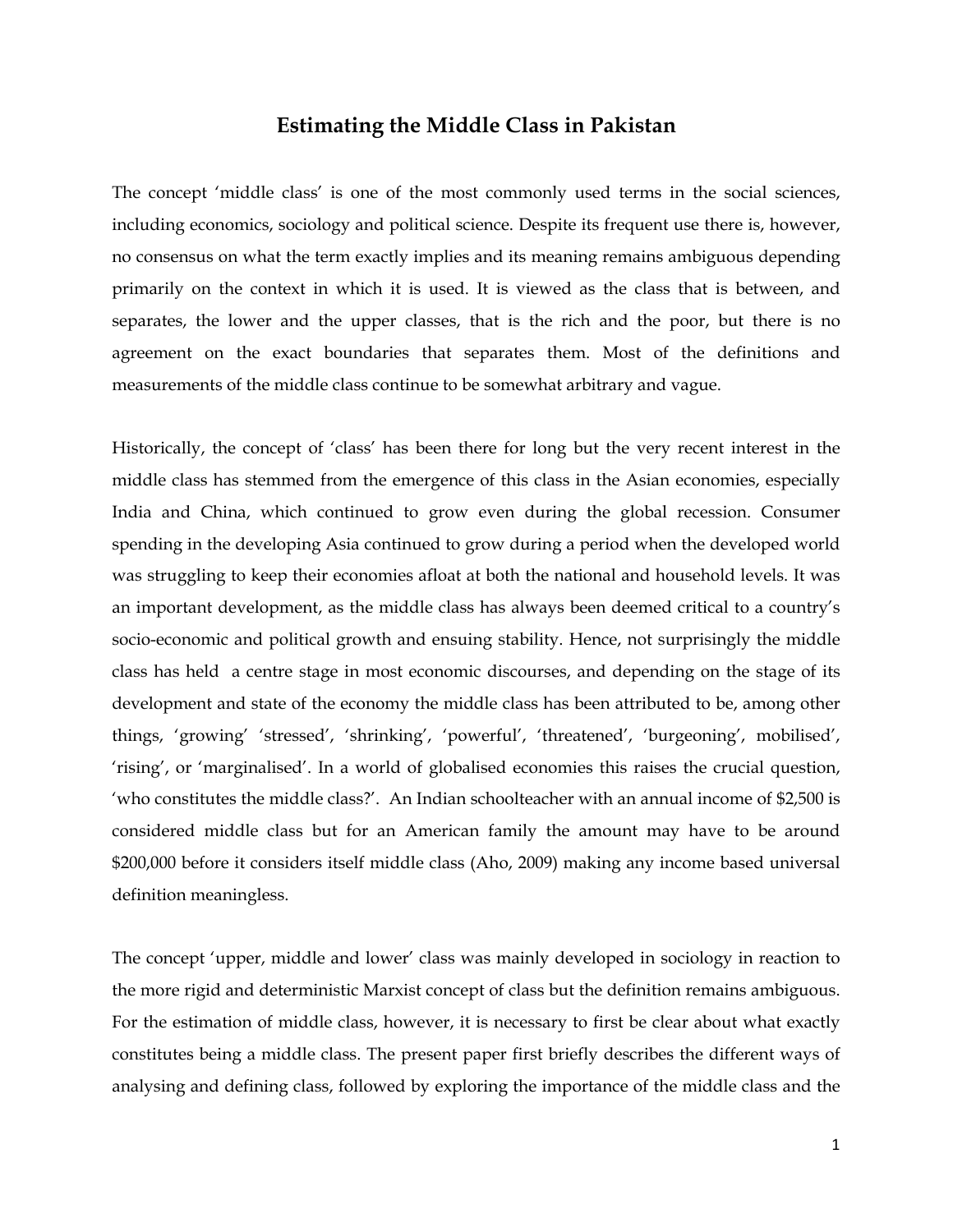various means of estimating its size. The paper then suggests a refined measure of estimating the middle class in Pakistan, a measure that captures all possible aspects of the class given in its various definitions. Before reaching conclusions, the paper also explores the regional and occupational context of the middle class.

#### *Concept of Class and the Notion of the Middle Class*

As very aptly put by Streans (1979: 377), "The concept 'middle class' is one of the most enigmatic yet frequent in the social sciences". Part of this difficulty can be ascribed to the ambiguity regarding the very concept of class. Classical perspective on the concept of class can be traced back to Karl Marx with his classification based on the relationship to the means of production and Max Weber's categorisation on the basis of wealth, prestige and power1. In both Weberian and Marxist traditions there is a rejection of any simplistic gradational definition of class as they link people's social relations to economic resources of various kinds. These schools view as social relations having an impact on the material interests of people and forming the foundation of conflict and cohesion. Marx and Weber, however, basically differ in their theoretical orientation, reflected in Marxian notion of exploitation and Weberian 'life-chances'.

There is a vast body of literature on the concept of class having its roots both in the Marxian and Weberian schools of thought with each arguing about inclusion of certain properties in defining classes. For instance, classes have been defined by: position and role (Mosca, 1939; Pareto, 1963); authority relations (Dahrendorf, 1959); status rank (Warner, 1960;Lenski, 1966); inter-marriage (Schumpeter 1951); cross-classification of property and authority (Ossowski, 1963; Wright, 1979); degree of structuration<sup>2</sup> (Giddens, 1973); and property, employment and authority relations (Goldthorpe 1987, Erikson and Goldthorpe 1992). It would not be wrong to state that all these definitions of class in a broad way follow the Marxian and Weberian concept of class pursuing their respective notion of 'exploitation' and 'life-chances'. That is, intra-class conflict

 $11$ For a useful summary on both schools of thought read Wright (2003).

 $2$ Giddens proposed that what humans do is dependent on the pre-existing social structures that are governed by norms. All human actions are restricted by the elements that create the social structures. Giddens believed that structures (traditions, institutions and expectations) are universally steady but could be changed mainly by some unintentional consequences of action, for instance, when people begin to pay no attention to the social norms, replace them, or follow them in a different way.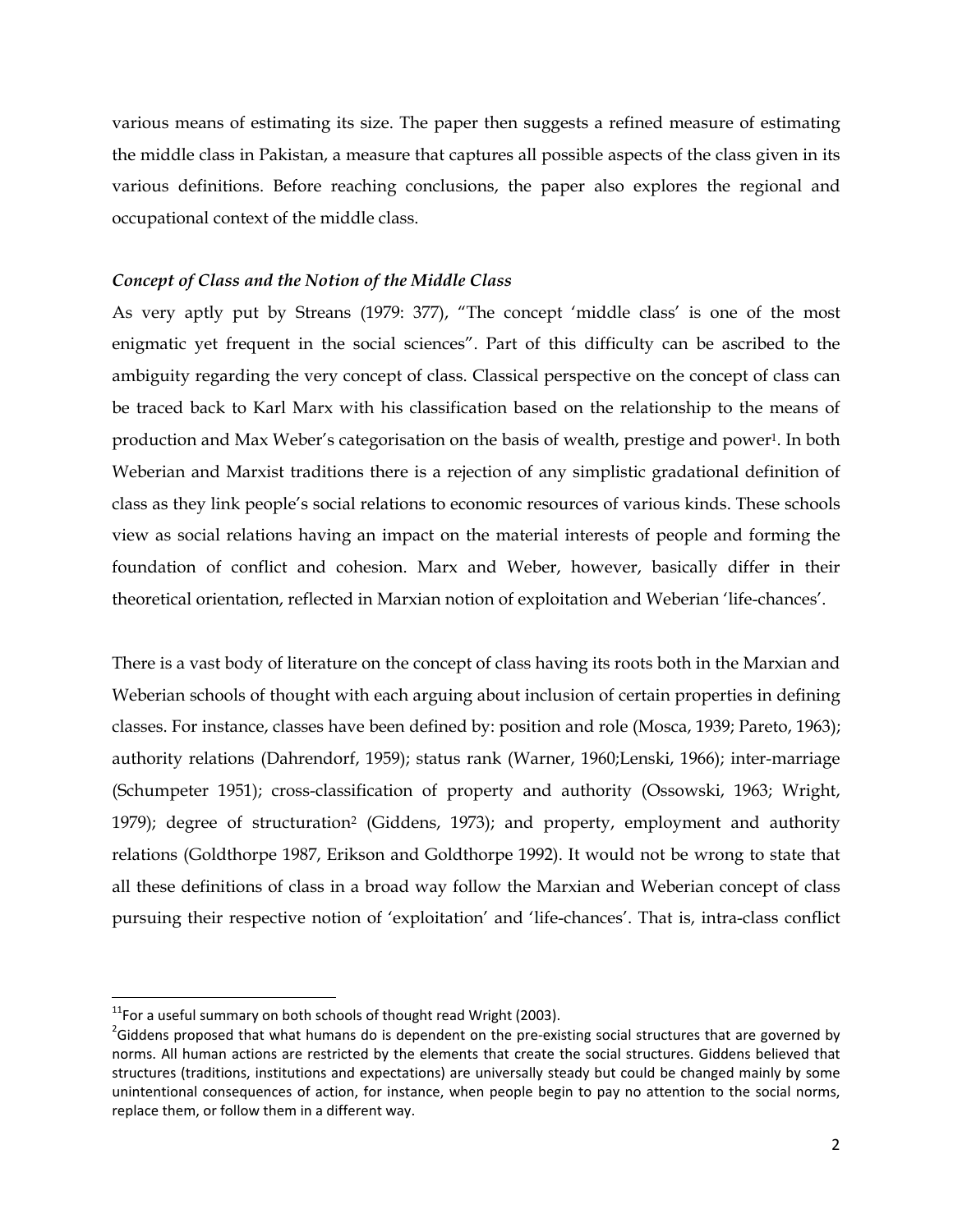leading to 'exploitation 'of one by the other, and class as a source of certain qualities and actions ensuing in the associated 'life-chances'.

Wright (2003, pp: 1-3) provides a useful summary of the different underlying themes resulting in the variety of class concepts. He divides these themes in five categories which are as follows:

- 1. *Subjective position*-the way people locate themselves and others in a social structure characterised by inequalities.
- 2. *Objective position*-distribution of people objectively on a gradational scale of economic inequality, represented mainly by income or wealth. This results in classes such as upper class, middle class, upper middle class, lower class and underclass.
- 3. *Relational explanation of economic life chance-*also characterising the Marxian and Weberian schools of thought, it explains inequalities in economic life-chances including standards of living. Based on the relationship of people to income-generating resources or assets, class becomes a relational, rather than a gradational concept.
- 4. *Historical variation in systems of inequality-* focussing on the macro-level instead of microlevel, it explains the variation across history in the social organisation of inequalities.
- 5. *Foundation of economic oppression and exploitation-*looks into the nature of changes needed to eliminate economic exploitation within societies.

So where does in the above-mentioned scheme of things fall the middle class? In relating it to the means of production, as done by Marx, we can consider the middle class to be falling somewhere in between those who own the means of production (the *bourgeoisie*) and those who must sell their labour for survival (the *proletariat*). A class that came to be referred to as the *petty bourgeoisie*, includes small producers/proprietors, like shopkeepers and small manufacturers. Similarly, in the Weberian notion of class, middle class can occupy the mid-position on the continuum of wealth, power and prestige. In the *wealth* continuum middle class can be presented by individuals who are neither rentiers nor unskilled labourers. On the *power*  continuum they can be the people who are not as weak as to carry out the commands of others but not as influential to achieve their goals despite opposition. Similarly, they cannot be individuals who receive little respectful treatment nor the ones who are entitled to deferential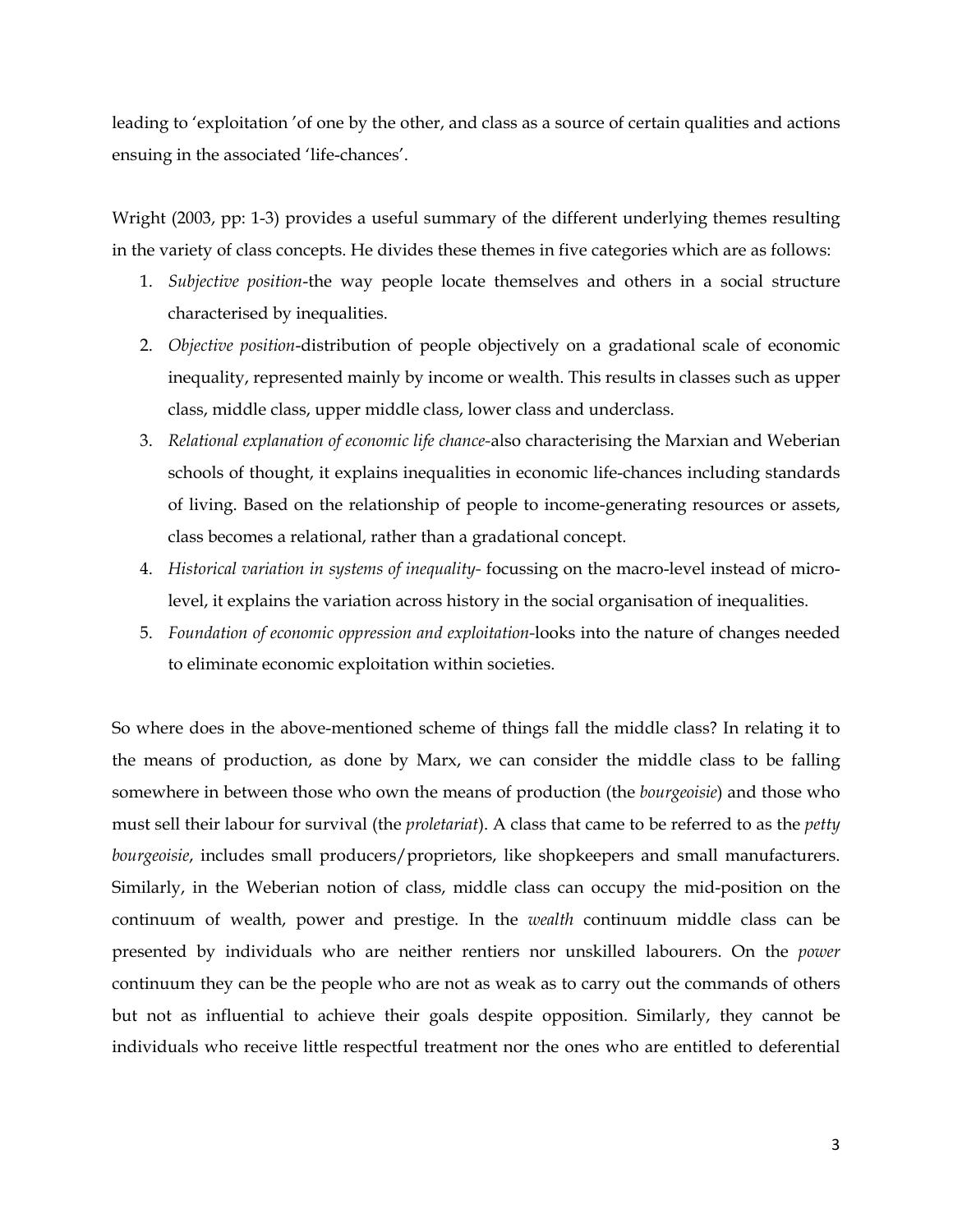and respectful treatment. The middle class is, thus, on the middle rung of all Weberian continuums.

Sridharan (2004), while analysing the Indian middle class, believes that the classical approach to the middle class is inadequate for analysing contemporary societies, especially those in the developing world. He argues that for over a century the growth of economies, specifically capitalist ones, has relied on advancements in knowledge and improvements in the regulatory state machinery leading to a growth of white-collar occupations, salaried and self-employed, marked by increasing degree of education. The income of this new group of professionals normally falls somewhere between those of the capitalists (the equivalent to Marxian *bourgeoisie*) and the manual workers(the Marxian *proletariat*), and signify the new middle class. The size and influence of this class has increased with time, affecting the political and ideological aspects of society. Their significance also grows as economies move towards the services sector.

This new middle class, however, is not considered a real class by Wright (1985). He considers it a "contradictory location within class relations" (p: 9). Wright considers this new class of professionals and white-collar workers different from the petty bourgeoisie comprised of small independent producers and shopkeepers. Relative autonomy of this new middle class, especially in the developing countries, distinguishes it from other classes- an autonomy that originates from the possession of skills and say in public affairs. Bradhan (1989, 1994) shares this view and considers professionals, including all white-collar workers, as the "dominant proprietary class" because of the level of human capital manifested in their higher education, technical expertise and possession of scarce skills. The dominant proprietary classes, thus, now comprise industrial capitalists, big farmers and the professionals, both civil and military.

#### *What makes Middle Class Important*

The middle class is increasingly considered a precondition of stability in the social structures, a means of mitigating inequalities in a society, and a pathway to growth and development. This idea has gained strength from the events in China and India where the burgeoning middle class is believed to be holding the future of these countries. It may be mentioned here that the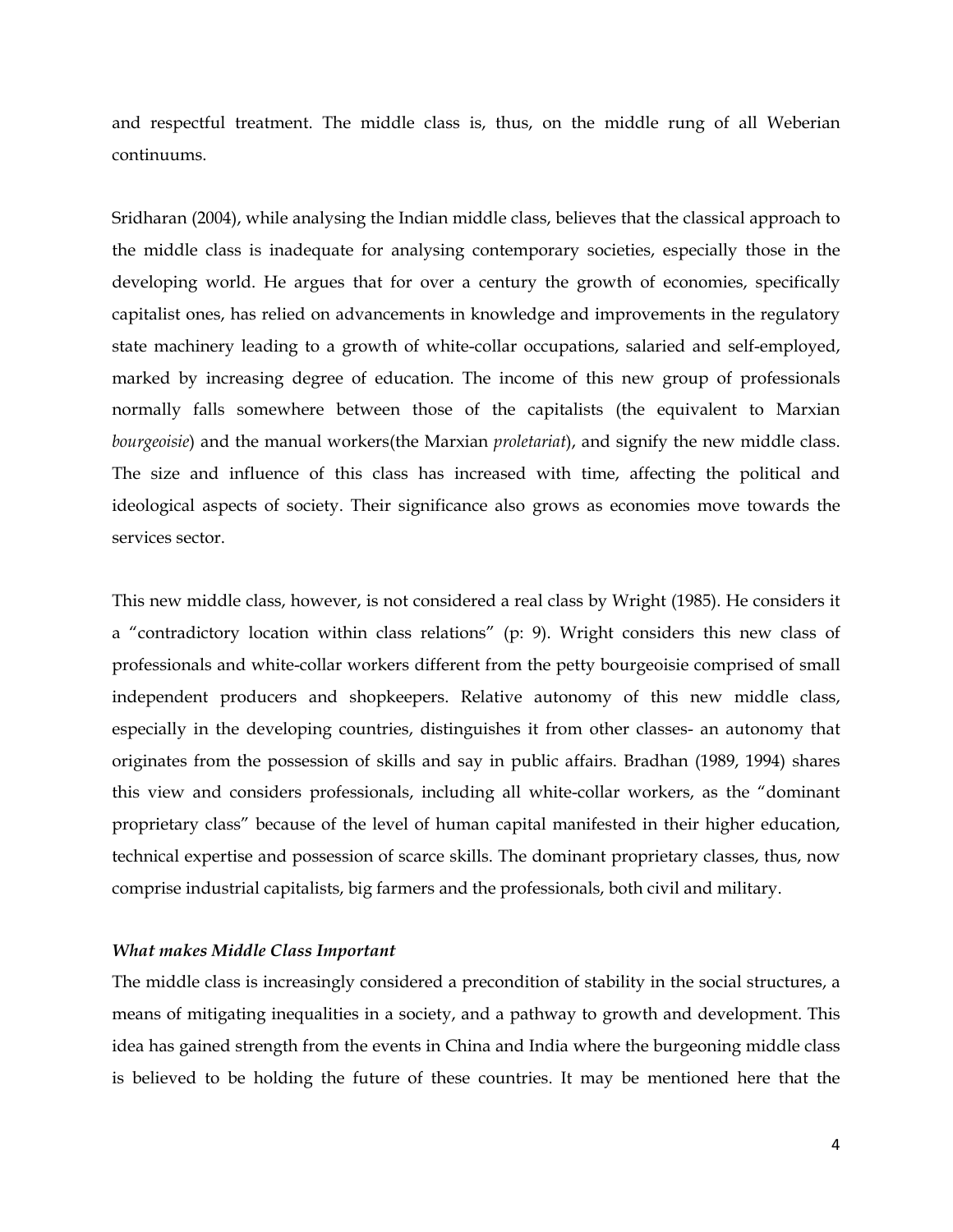importance attributed to the role of the middle class is not a recent phenomenon. For instance, Landes (1989) talks about England's early dominance in terms of the English middle class of the  $18<sup>th</sup>$  and  $19<sup>th</sup>$  centuries. More recently, Birdsall, Graham and Pettinato (2000) consider middle class the backbone of both market economy and democracy in the face of globalisation. Likewise, Easterly (2001) after analysing a large number of countries concluded that nations with a large middle class tend to grow faster, at least in situations of ethnic homogeneity.

> *"Thus it is manifest that the best political community is formed by citizens of the middle class, and that those states are likely to be well-administered in which the middleclass is large .... where the middleclass is large, there are least likely to be factions and dissension."*

> > *Aristotle 306 BC (quoted in Easterly, 2001:1)*

The above-stated stabilising role of the middle class originates from the buffer role it seems to play between the polar tendencies of the lower and upper classes. Easterly (2001), for instance, shows that a higher share of income for the middle class is linked with higher growth, more education, better health and less political instability and poverty in a society. These qualities make a decline in the middle class a potential threat to economic growth and political stability. Esteban and Ray (1999), for example, show an occurrence of more frequent societal conflict in the presence of a weaker middle class.

The middle class is increasingly seen as a group gaining political influence that can be associated with the progressively larger role they are playing in the public and services sectors. The middle class is also linked with the nature of government a country has, as shown by Moore (1966) in his classical work associating democracy with the middle class. This idea is supported by Collier (1999) when he studies various democracies finding the middle class to have allied with the lower classes to push for an inclusive political system. On the contrary, however, he also found instances where the middle class formed an alliance with the upper class putting up with a restricted democracy or even a dictatorship. A similar relationship was also found by Leventouglu (2003) when he observed an ambivalent behaviour of the middle class during political transition. Depending on the situation, the middle class could act as an agent of change or work for maintaining the status quo. If the middle class believed that their children would retain their middle class status then they would not resent semi-democracy or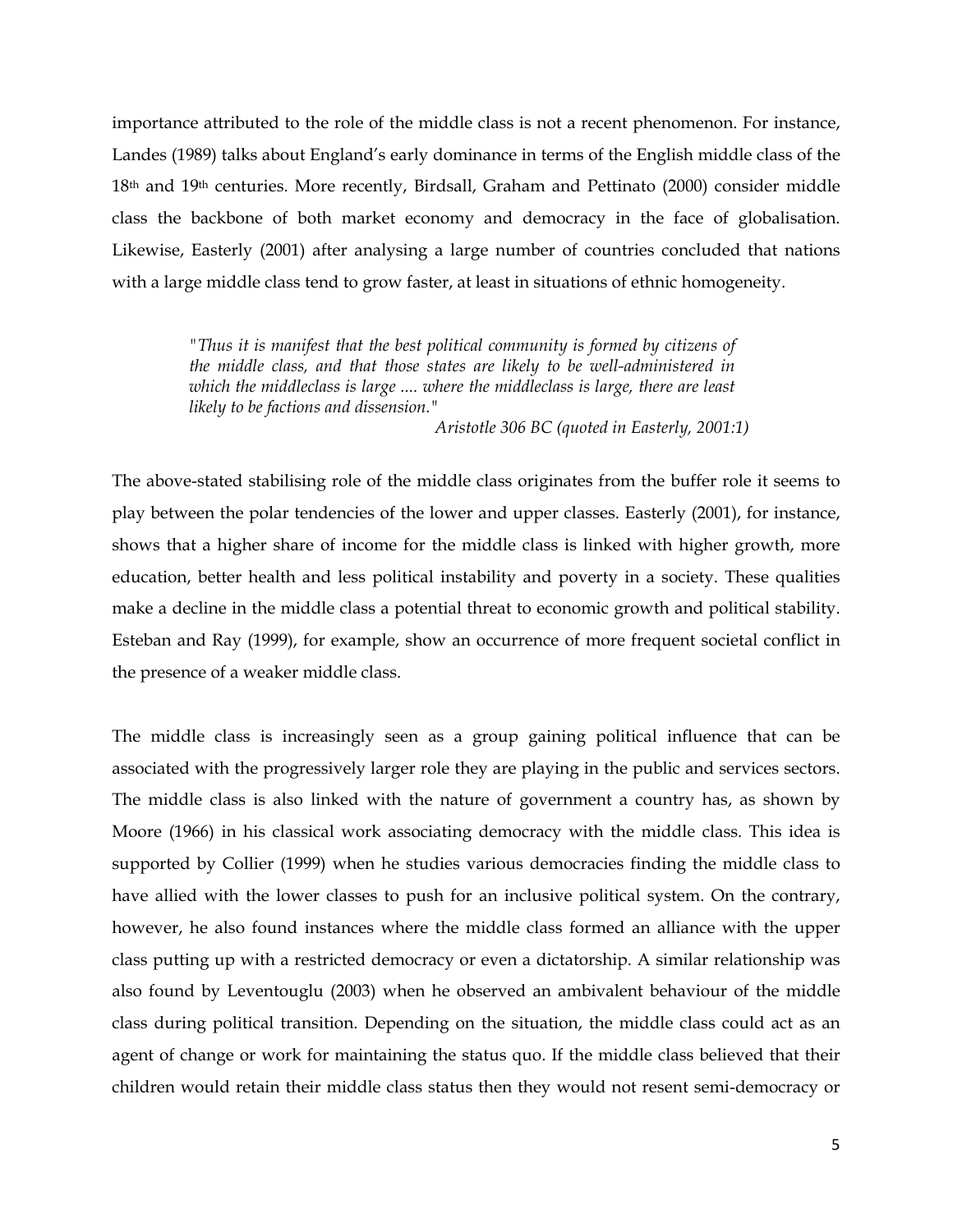even encourage an autocracy to block any redistribution. On the other hand, if the middle class is not guaranteed their status they would strengthen the lower class so as to push for redistribution under democracy. This ambivalent behaviour makes the role of the middle class even more politically important, and as pointed out by Acemoglu and Robinson (2003, p: 8-1) the "decisive voters in democracy are often from the middle class".

All other roles of the middle class granted, including those discussed above, the most significant is the one that links it with the growth and development of economy. Bannerjee and Duflo (2007) provide a useful summary of the relationship between the middle class and economy. Theorising back to Weber and using a vast body of literature, they delineate three reasons for considering the middle class vital for economies. These include:

- 1. New entrepreneurs emerge from the middle class who create employment and opportunity of growth for the rest of society.
- 2. The middle class with its strong values stresses on the accumulation of human capital and savings.
- 3. The middle class consumer is willing to pay a little extra for quality, thus, encouraging investment in better quality production and competitive marketing, which spurs higher level of production and leads to increasing income for everyone.

All these aforementioned factors make the middle class vital for any economy. There are, however, words of caution. Nirvikar (2005) and Basu (2003) while commenting on the middle class consumption pattern warn that although consumer spending enhances aggregate demand and stimulates the economy in the short run, it does not necessarily translate into higher sustainable growth. They also voice concern about the sustainability of these high levels of consumption, and the depressing effect they have on savings, and hence consequentially on investment.

#### *Measuring the Middle Class*

After studying the middle class in various countries, Stearns concluded, "Recent theory does not even include a satisfactory statement on the size of the middle class, caught as it is between the dazzling power above and massive numbers below" (1979: 378). The desire to statistically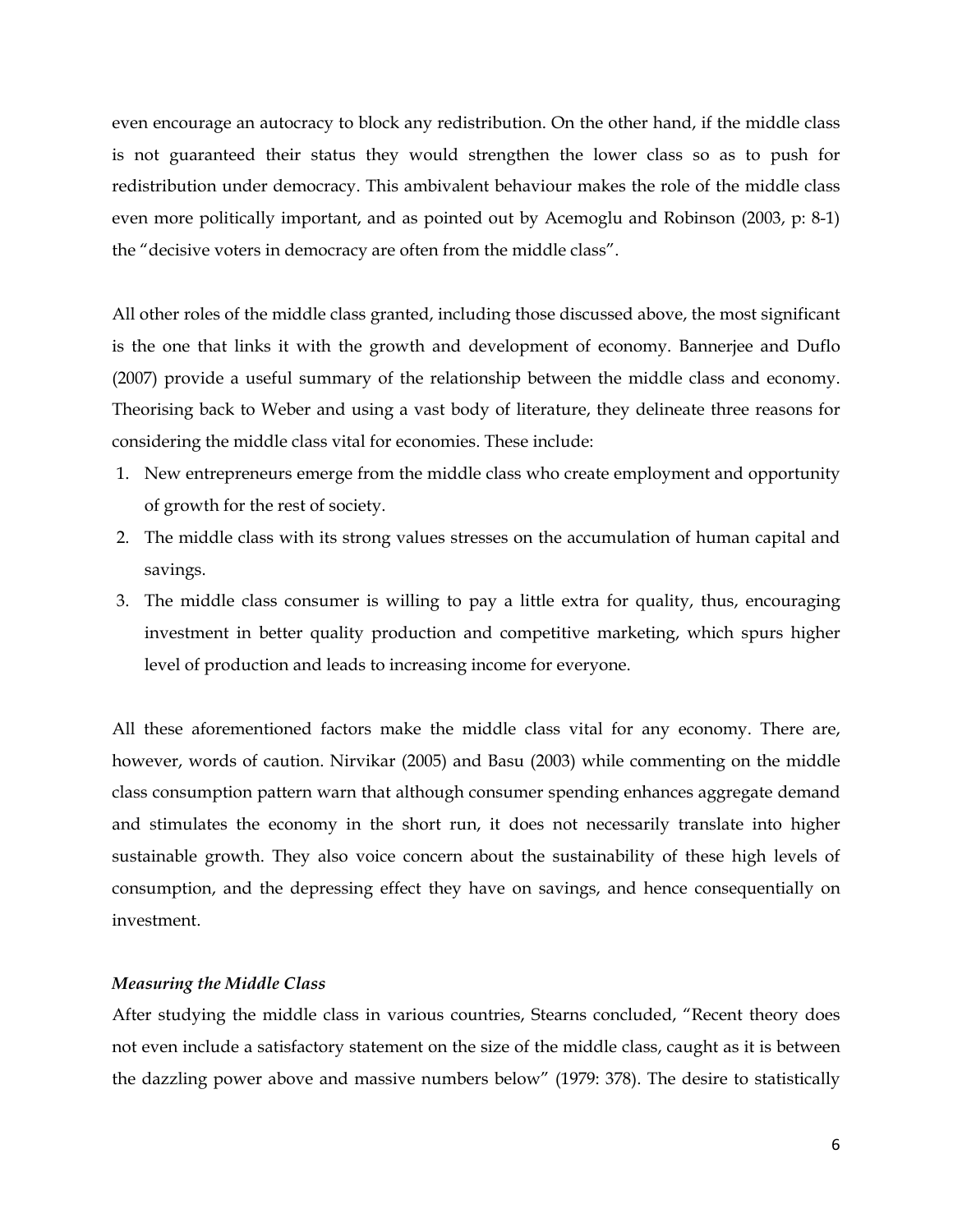measure socio-economic phenomenon, like the middle class, believes Cole (1950), originates from the success of such exercises in natural sciences. The task of quantification, however, is much tougher in social sciences due to the complexity and variability of social realities. Unlike facts in natural sciences, with their universal applicability, social realities dealt by social sciences cannot be generalised even at the micro level, leave alone universally. Despite this handicap extensive literature can be found studying the middle class not just theoretically but empirically as well.

For the identification and measurement of the middle class, mainly two methods are used to define who is included, and who is not, in the middle class. One way to do it is in relative terms and the other one is the absolute way. The second issue is the premise of inclusion, be it in relative or absolute terms. The most commonly used dimension is purely economic in nature as it bases the rationale of inclusion, or exclusion, in the middle class solely on personal income or expenditure. There is however criticism on this over reliance on income and for ignoring other factors, like occupation, wealth and labour market relations (Goldthorpe, 2009).

If we look at the various ways of quantifying the middle class, as presented in Table 1, we find that most of the definitions are absolute in nature using purely economic rationale for inclusion in the middle class. The definitions use intervals of income values, with lower and upper limits, to measure the middle class or define it by using different median values of income. It would not be wrong to re-emphasise here the arbitrary nature of, and the lack of consensus on, the different ways of measuring the middle class, evident in the absence of agreement on the upper and the lower limits demarcating the boundaries for the middle class in the total population.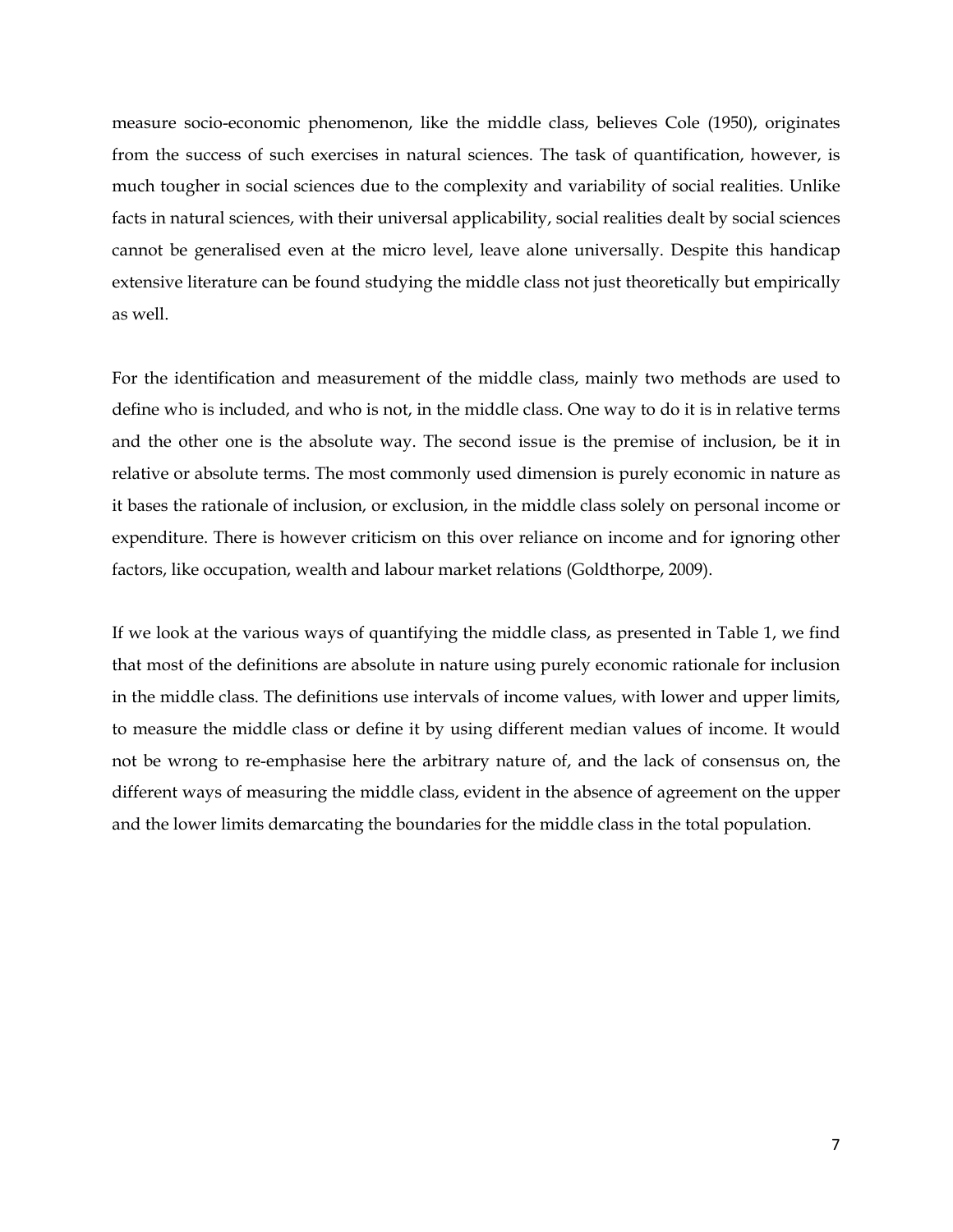| No. | Author                                                  | Approach              | Rationale                | <b>Definition</b>                                                                            |
|-----|---------------------------------------------------------|-----------------------|--------------------------|----------------------------------------------------------------------------------------------|
| 1.  | Thurow (1987); Birdsall, Graham<br>and Pettinato (2000) | Relative              | Economic                 | 75% to 125% of the median income                                                             |
| 2.  | Easterly (2001)                                         | Relative              | Economic                 | Expenditure quintiles two to four                                                            |
| 3.  | Milanovic and Yitzaki (2001)                            | Absolute              | Economic                 | Income of PPP \$12-\$50/day/person                                                           |
| 4.  | Ravallion (2009)                                        | Absolute              | Economic                 | Expenditure of PPP \$2-\$13/ person/day                                                      |
| 5.  | Birdsall (2010)                                         | Absolute              | Economic                 | Income of PPP \$10/ person/day but not<br>in the top 5%                                      |
| 6.  | Acs and Loprest (2005)                                  | Absolute              | Economic                 | Double the Poverty Line of PPP<br>\$2/person/day                                             |
| 7.  | <b>Wheary (2005)</b>                                    | Absolute              | Economic                 | Double the national poverty line                                                             |
| 8.  | Nehru (2010), Yuan, et al (2011)                        | Absolute              | Economic                 | Income from PPP \$2 to \$20/person/day                                                       |
| 9.  | Banerjee and Duflo (2007)                               | Absolute              | Economic                 | Expenditure of PPP \$2-\$10/person/day                                                       |
| 10. | Peichl, Shaefer and Schneider<br>(2008)                 | Relative              | Economic                 | Double the median income                                                                     |
| 11. | Brezenski (2010)                                        | Relative              | Economic                 | Three times the median income                                                                |
| 12. | <b>McKinsy (2010)</b>                                   | Absolute              | Economic                 | Annual household income between PPP<br>\$13,500 to \$113,000                                 |
| 13. | ADB(2010); Bhandari (2010);<br>Chun (2010)              | Absolute              | Economic                 | Expenditure from \$2 to \$20/person/day                                                      |
| 14. | Gilbert $(2003)^1$                                      | Relative              | Economic &<br>Occupation | Gradation based on income and nature<br>of occupation                                        |
| 15. | Goldthorpe (1992)                                       | Relative/<br>absolute | Occupation               | Three main clusters- the service class,<br>the intermediate class, and the working<br>class. |

**Table 1: Selected Definitions and Methods of Measuring the Middle Class** 

*Source: Found in References.*

*Note: 1.PPP‐ Purchasing Power Parity*

 *2. See Figure A‐1 in the Annexure for details.*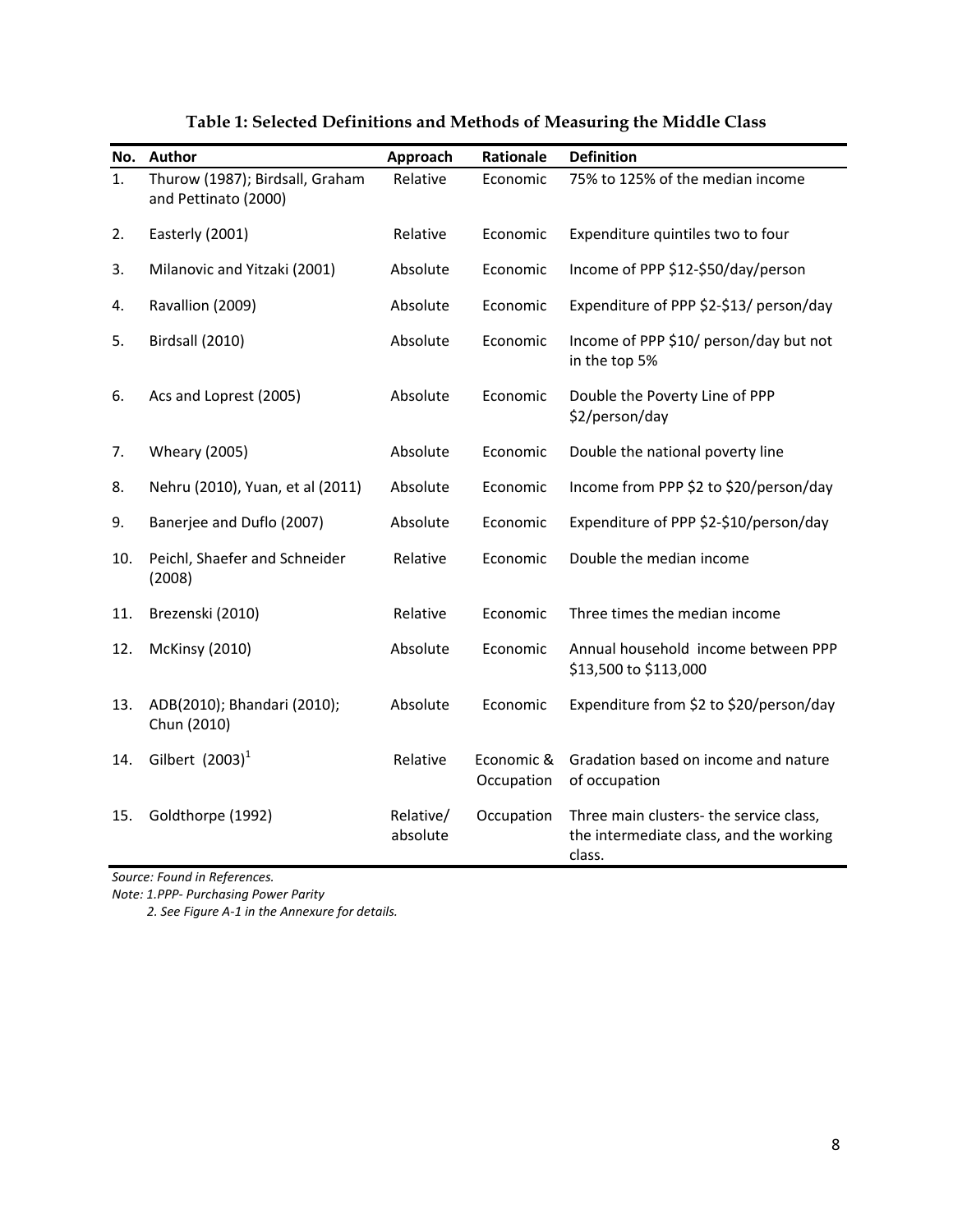#### *Estimating the Middle Class in Pakistan*

This brings us to the question, "How big is the middle class in Pakistan?".Using the Pakistan Social and Living Measurement Survey (PSLM), conducted in 2007-08, the paper measures the magnitude of the middle class through the definitions given above in Table 1. It may be mentioned here that it is a household, and not an individual, that by all these definitions is categorised as the middle class. Depending on the definition applied, it is found that the size of the middle class ranges drastically in the country, as can be seen from Table 2. Applying the definitions having solely an economic rationale, we find the middle class to range from 60 per cent of the population (Table 2, Definition One) to being totally non-existent (Table 2, Definition Five). Translating it in number of people, using the population base of 187 million as it stands on mid-year 2011 (USCB, 2011 and UN, 2009), the size of the middle class ranges from a huge 112 million to no one. This variability, as stressed earlier, reflects the complexities and arbitrariness associated with defining and measuring the middle class.

| Size of Classes by Definition Used (%)<br><b>Class</b> |                                                               |                                                                              |  |  |  |  |  |
|--------------------------------------------------------|---------------------------------------------------------------|------------------------------------------------------------------------------|--|--|--|--|--|
|                                                        | Proportion (%)                                                | Middle Class in Number (in millions) <sup>1</sup>                            |  |  |  |  |  |
|                                                        |                                                               | Definition One: 75% -125% of the Median income                               |  |  |  |  |  |
| Lower                                                  | 32.8                                                          |                                                                              |  |  |  |  |  |
| Middle                                                 | 29.5                                                          | 55.2                                                                         |  |  |  |  |  |
| Upper                                                  | 37.7                                                          |                                                                              |  |  |  |  |  |
|                                                        |                                                               | <b>Definition Two: Quintile approach</b>                                     |  |  |  |  |  |
| Lower                                                  | 20.0                                                          |                                                                              |  |  |  |  |  |
| Middle                                                 | 60.0                                                          | 112.2                                                                        |  |  |  |  |  |
| Upper                                                  | 20.0                                                          |                                                                              |  |  |  |  |  |
|                                                        | Definition Three: Income of PPP \$12- \$50 per person per day |                                                                              |  |  |  |  |  |
| Lower                                                  | 98.1                                                          |                                                                              |  |  |  |  |  |
| Middle                                                 | 1.8                                                           | 3.4                                                                          |  |  |  |  |  |
| Upper                                                  | 0.1                                                           |                                                                              |  |  |  |  |  |
|                                                        |                                                               | Definition Four: Expenditure of PPP \$2-\$13 per person per day              |  |  |  |  |  |
| Lower                                                  | 56.1                                                          |                                                                              |  |  |  |  |  |
| Middle                                                 | 42.9                                                          | 80.2                                                                         |  |  |  |  |  |
| Upper                                                  | 1.0                                                           |                                                                              |  |  |  |  |  |
|                                                        |                                                               | Definition Five: Income of PPP \$10 per person per day but not in the Top 5% |  |  |  |  |  |
| Lower                                                  | 97.3                                                          |                                                                              |  |  |  |  |  |
| Middle                                                 | 0.0                                                           | 0.0                                                                          |  |  |  |  |  |
| Upper                                                  | 2.7                                                           |                                                                              |  |  |  |  |  |

**Table 2: Estimation of the Middle Class in Pakistan by Various Existing Definitions** 

*Continued:*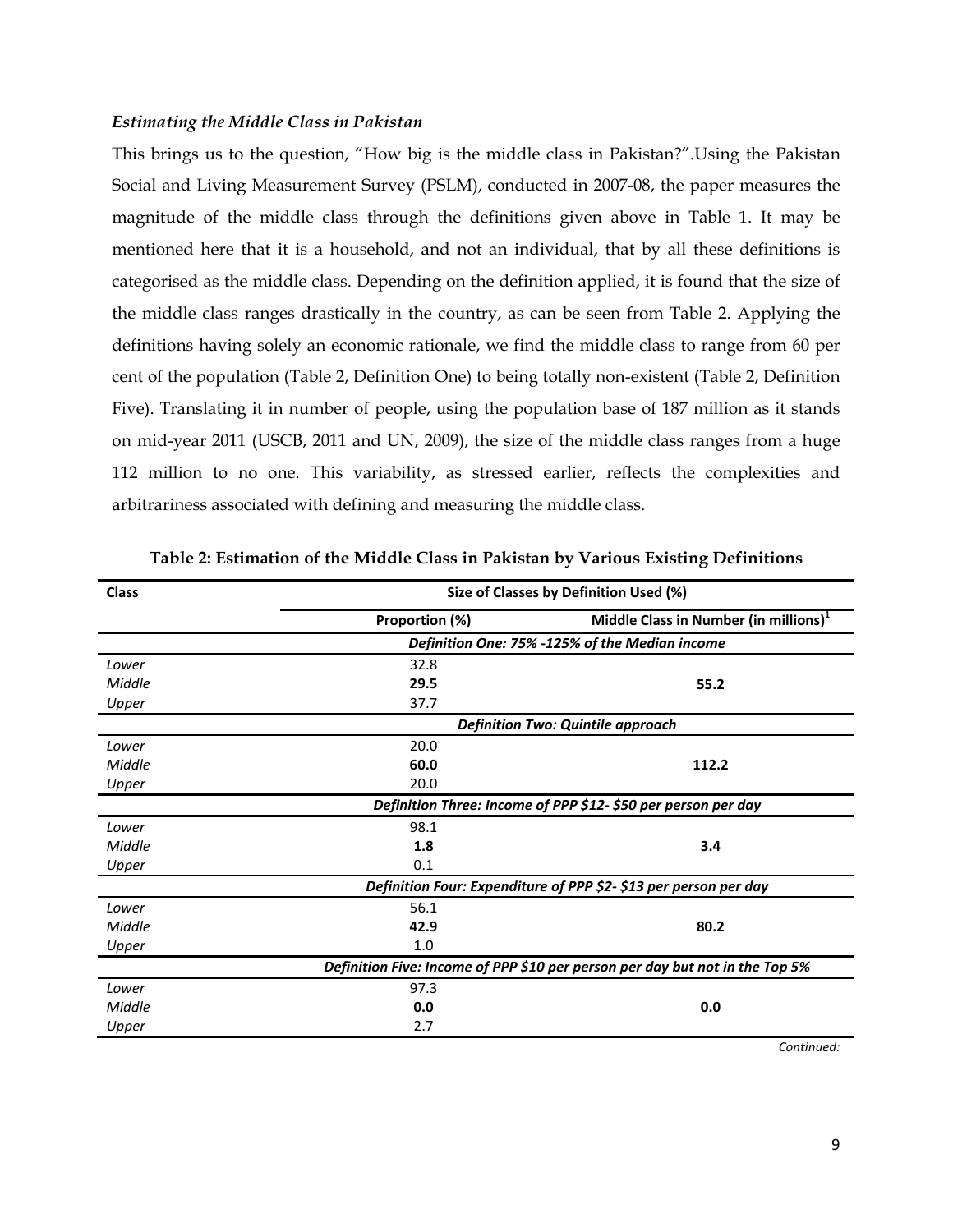|                           | Table 2 continued: |                                                                          |  |  |  |  |
|---------------------------|--------------------|--------------------------------------------------------------------------|--|--|--|--|
| <b>Class</b>              |                    | Size of Classes by Definition Used (%)                                   |  |  |  |  |
|                           | Proportion (%)     | Middle Class in Number (in millions) <sup>1</sup>                        |  |  |  |  |
|                           |                    | Definition Six: Double the poverty line of PPP \$2 per person per day    |  |  |  |  |
| Lower                     | 87.3               | 23.7                                                                     |  |  |  |  |
| Middle + Upper            | 12.7               |                                                                          |  |  |  |  |
|                           |                    | Definition Seven: Double the national poverty line                       |  |  |  |  |
| Lower                     | 80.7               | 36.1                                                                     |  |  |  |  |
| Middle + Upper            | 19.3               |                                                                          |  |  |  |  |
|                           |                    | Definition Eight: Income from PPP \$2 to \$20 per person per day         |  |  |  |  |
| Lower lower ( $<$ \$1.25) | 30.1               |                                                                          |  |  |  |  |
| Lower (<\$1.25-\$2)       | 28.2               |                                                                          |  |  |  |  |
| Lower Middle (\$2-\$4)    | 28.5               | 76.7                                                                     |  |  |  |  |
| Middle Middle (\$4-\$10)  | 10.5               |                                                                          |  |  |  |  |
| Upper Middle (\$10-\$20)  | 2.0                |                                                                          |  |  |  |  |
| Upper (>\$20)             | 0.8                |                                                                          |  |  |  |  |
|                           |                    | Definition Nine: Expenditure of PPP \$2- \$10 per person per day         |  |  |  |  |
| Lower                     | 56.1               |                                                                          |  |  |  |  |
| Middle                    | 42.2               | 78.9                                                                     |  |  |  |  |
| Upper                     | 1.7                |                                                                          |  |  |  |  |
|                           |                    | <b>Definition Ten: Double the median income</b>                          |  |  |  |  |
| Below                     | 83.5               | 30.9                                                                     |  |  |  |  |
| Above                     | 16.5               |                                                                          |  |  |  |  |
|                           |                    | Definition Eleven: Three times the median income                         |  |  |  |  |
| Below                     | 92.1               | 14.8                                                                     |  |  |  |  |
| Above                     | 7.9                |                                                                          |  |  |  |  |
|                           |                    | Definition Twelve: Annual HH income between PPP \$13,500 to 113,000      |  |  |  |  |
| Lower                     | 93.9               |                                                                          |  |  |  |  |
| Middle                    | 6.1                | 11.4                                                                     |  |  |  |  |
| Upper                     | 0.1                |                                                                          |  |  |  |  |
|                           |                    | Definition Thirteen: Expenditure from PPP \$2 to \$20 per person per day |  |  |  |  |
| Lower lower ( $<$ \$1.25) | 21.3               |                                                                          |  |  |  |  |
| Lower (\$ 1.25- \$2)      | 34.8               |                                                                          |  |  |  |  |
| Lower Middle (\$2-\$4)    | 32.4               | 81.3                                                                     |  |  |  |  |
| Middle Middle (\$4-\$10)  | 9.8                |                                                                          |  |  |  |  |
| Upper Middle (\$10-\$20)  | 1.3                |                                                                          |  |  |  |  |
| Upper (>\$20)             | 0.4                |                                                                          |  |  |  |  |

*Source: Calculations based on PSLM 2007‐2008*

Note: 1. Estimation of the approximate size in numbers is based on using the mid-year population of 187 million in the year 2011. Following these definitions, the size of the middle class in Pakistan has shown a growing trend (see A-9) so applying the 2007-2008 estimates to 2011 population can give an under-estimation/minimum size but not an over-estimation. *2. Using PPP (Purchasing Power Parity) of US\$1= Pak Rs. 24.47 in 2008.* 

Among all the definitions given above, Definition Eight and Definition Thirteen, based on gradation of income and expenditure per person per day, respectively, are currently the most extensively used measure employed to estimate the middle class (as also used by Chun (2010)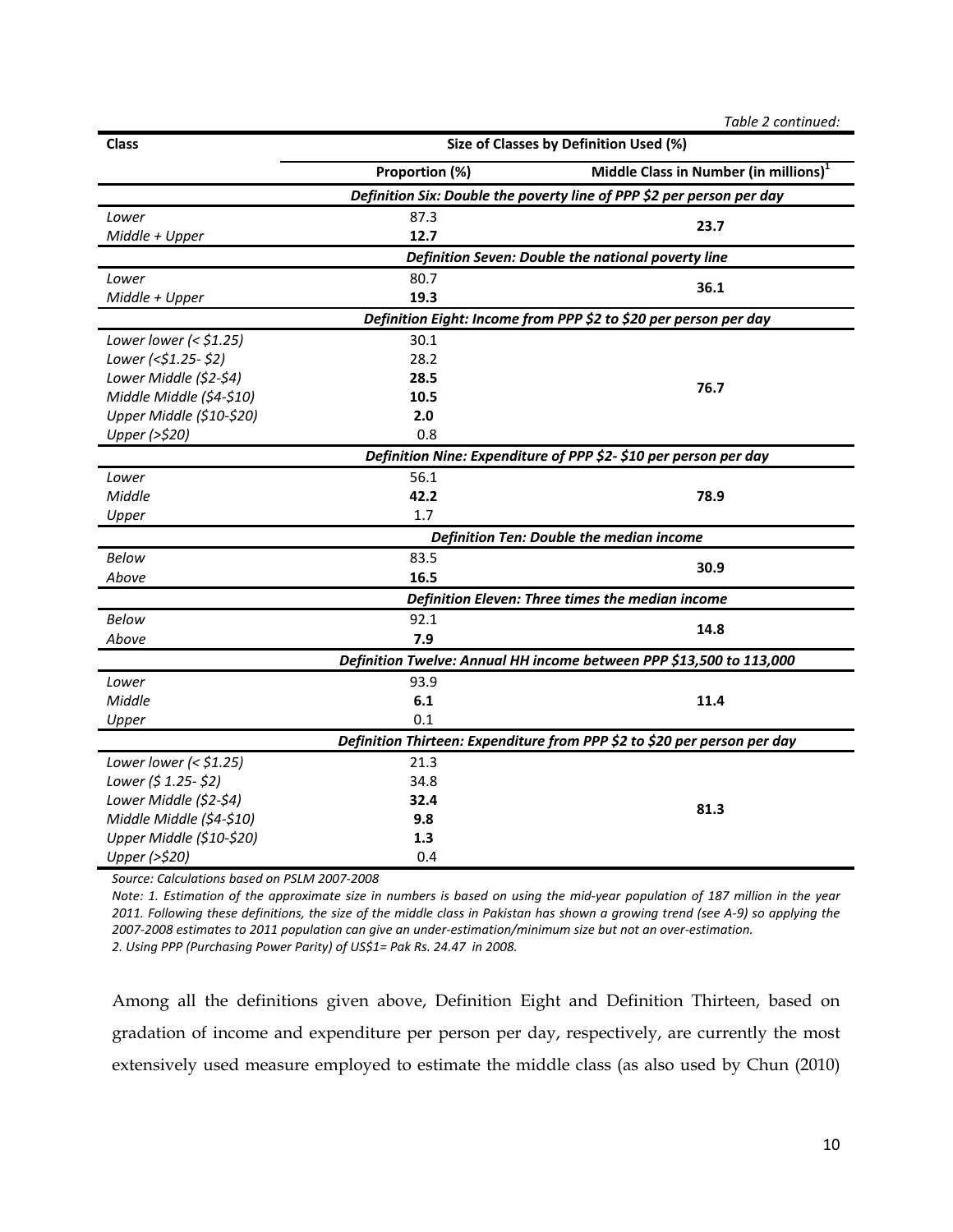and Bhandari  $(2010)$  among others)<sup>3</sup>. This definition too, however, suffers from the same drawback of relying solely on one criterion. As also pointed out by Eisenhauer (2008), Atkinson and Bourguignon (1982), Kolm (1977), Bourguignon and Chakravarty (2003) and Gilbert (2003), being a part of the middle class should be ascertained by a person's socio-economic attributes holistically. Income is an important aspect but other qualities like level of health, wealth, education and specialised knowledge are also significant factors for constituting a class.

Technically speaking too, most of the definitions suffer from serious drawbacks. For instance, the 'quintile approach' can be useful in measuring or comparing income or expenditure growth but cannot be used as a method to estimate the middle class as the size cannot shrink or expand and by definition would permenantly remain at 60 percent. Any denomination of the median income should also be used with caution in low income countries like Pakistan. Taking 75 per cent of the median income might lead to the inclusion of people below the poverty line in countries with very low income levels.

In the above-stated definitions and resulting estimates there are issues with the lower bounds set for inclusion in the middle class. While some of the definitions (like Definition Three and Five) set the limit too high<sup>4</sup>, resulting in a very small middle class or in the absence of a middle class altogether, there are other definitions that set the limit too low, like those that set the lower bound at \$2 per person per day. Does the middle class begin where poverty ends? Ravallion (2010: 446) supports, "the premise that middle class living standards begin when poverty ends". This paper, however, supports the argument forwarded by Horrigan and Haugen (1988:5) when they posit, "to ensure that the lower endpoint of the middle class represents an income significantly above the poverty line". The middle class should, hence, include only those households that do not face the risk of experiencing poverty at all, and are not just those who are outside the the realm of poverty at a particular time.

As also pointed out by Tilkidjiev (1998), it is not sufficient to be wealthy to be in the middle class, this paper also premises that 'middle income' should not be considered 'middle class'.

 $3$  These definitions have been used to estimate the much-quoted Indian middle class to be as big as 250 million. Pakistan's around 80 million compares well with its neighbour's middle class.

 $T$ he much talked about Indian middle class also disappears following this definition, indicating the futility of applying it to the developing economies.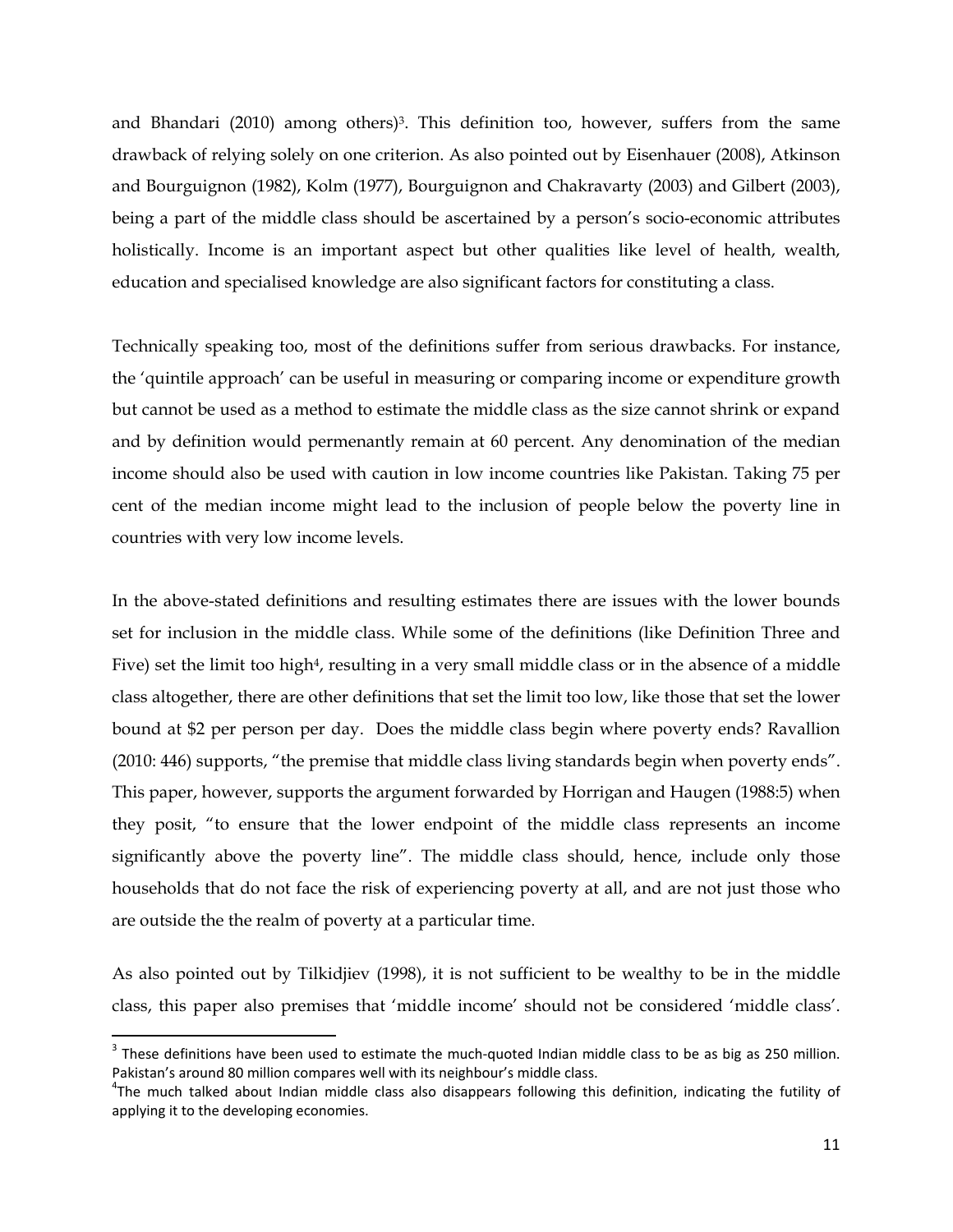The middle class has a multidimensionality attached to it and any useful measure should attempt to capture it. The middle class has certain intellectual, political and social connotations, along with economic ones, that differentiate it from the middle-income. While middle-income is purely an economic term, the middle class falls more in the sociological domain. The concept of class has many dimensions, including: economic, like wealth, income and occupation; political, including status and power; and cultural, such as values, beliefs, lifestyle, and education.

Taking all these factors in consideration, a refined measure of estimating the middle class is proposed using a *weighted composite index*. The suggested measure is a combination of relative and absolute approaches applied to estimate the middle class, and the rationale is not solely economic but a collection of various socio-economic factors. After the formation of the subindices, the Principle Component Analysis (PCA) was carried out to calculate the weights given to each component of the composite index. The calculation of these sub-indices followed an absolute approach, while the final gradation of the resulting composite index into different classes was done with a relative approach.

The suggested components of this *composite index*, their rationale and the method used to measure them areas follows:

1. *Educational Index*: In today's world, college education is the minimum for any individual to succeed (Wheary, 2010). With its low literacy levels, presence of even one person with college education (completed or currently in college) in a household qualifies it to be categorised as middle class.

Quantification of the index: at least one individual in the household with college education= 1, no one in the house has college education =  $0$ .

2. *Income Index*:5 Instead of using any upper and lower bounds or any percentage of median income, due to the shortcomings stated above, the double the poverty line

<sup>5</sup> *Income Index* was created instead of an *Asset Index*, which by some is considered a better indicator of security against vulnerability (Sorenson, 2000; Brandolini, Magri and Smeeding, 2010; and Bradhan, 1989), because of the nature of the topic understudy and inclusion of some of the asset variables in other indices. For instance: ownership of house was part of the Housing Index; possession of movable‐durable assets was included in the Lifestyle Index; and non‐material assets, like higher education, was a part of the Education Index.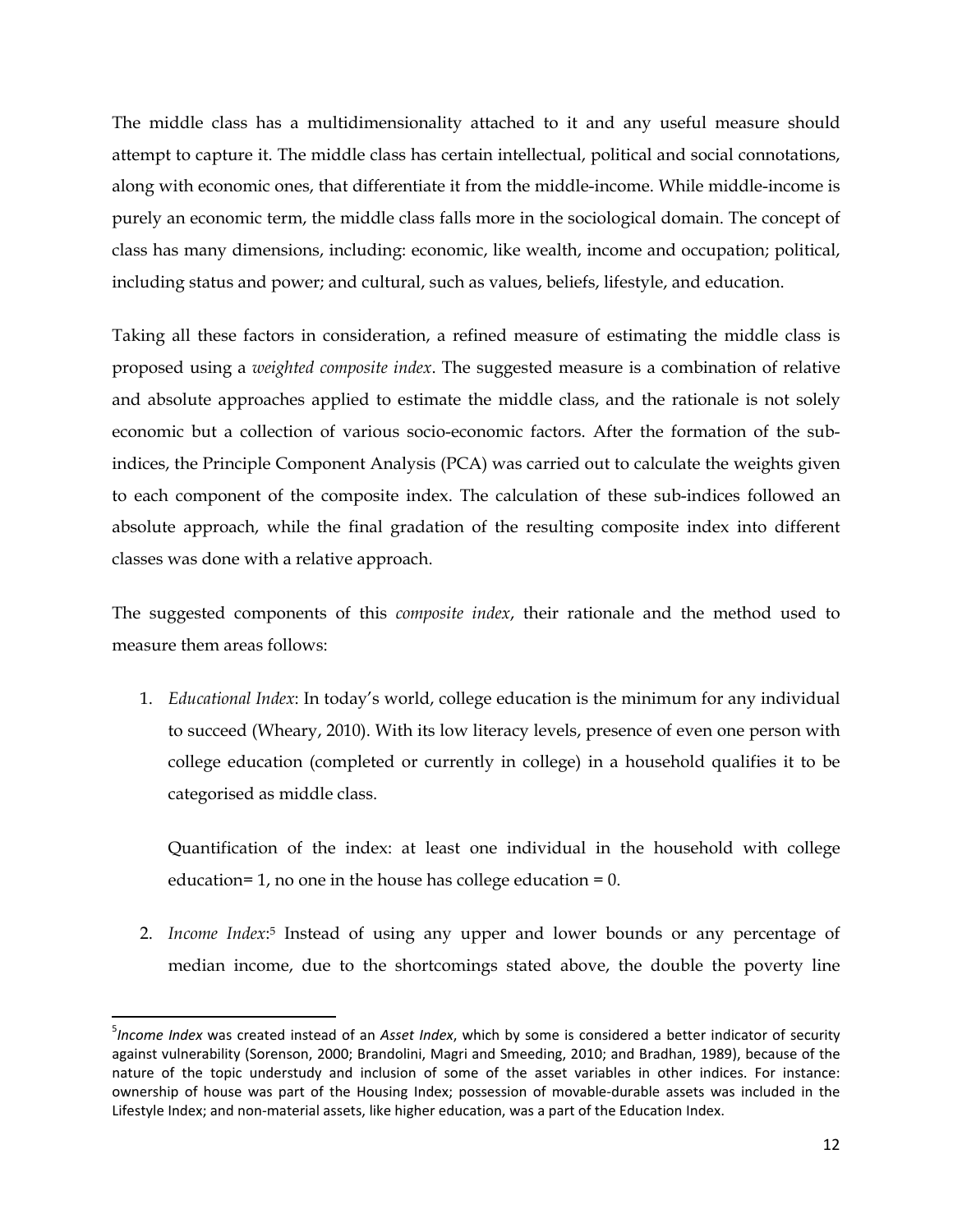definition is used to form the Income Index. Being twice as much away from the poverty line, these households are believed to be facing minimised risk of poverty. National poverty line was used for this purpose by inflating the officially accepted available poverty line to the year 2007-2008, which came up to Rs. 1084.20 per person per month.

Quantification of the index: households double the poverty line= 1, households below double the poverty line= 0.

3. *Housing Index*: Possession of a house is vital for the middle class status (Brandolini 2010, Banerjee and Duflo 2007, Wheary 2010). Considering most of the houses in Pakistan are self-owned, in order to differentiate between the classes the housing index was disaggregated into ownership, persons per room, and availability of water, gas and electricity in the house.

Quantification of the index: (i) ownership of the house = 0.3, otherwise = 0 (ii) number of persons per room- 1= 0.4, 2= 0.3, 3= 0.2, 4= 0.1, >4= 0 (iii) availability of electricity= 0.1, otherwise= 0 (iv) availability of tapped water in the house= 0.1, otherwise= 0 (v) availability of gas= 0.1, otherwise= 0. All the sub-components adding to a maximum of 1 and a minimum of 0.

4. *Lifestyle Index*: the middle class is associated with a certain lifestyle associated with expenditure on consumer durables- one of the primary reasons they are considered a boon for economy. These also form part of the movable assets possessed by the household. The PSLM asks the households about the ownership of twenty-three consumer items and this index includes all of them.

Quantification of the index: each item owned= .0435. All the sub-components adding to a maximum of 1 and a minimum of 0.

5. *Occupation Index*: after income, occupation is considered as the most important factor affecting any individual's or household's class categorisation. Occupations were divided in two categories in this index, namely, manual occupations and non-manual

<u> Andrewski politika (za obrazu pod predsjednika u predsjednika u predsjednika u predsjednika (za obrazu pod p</u>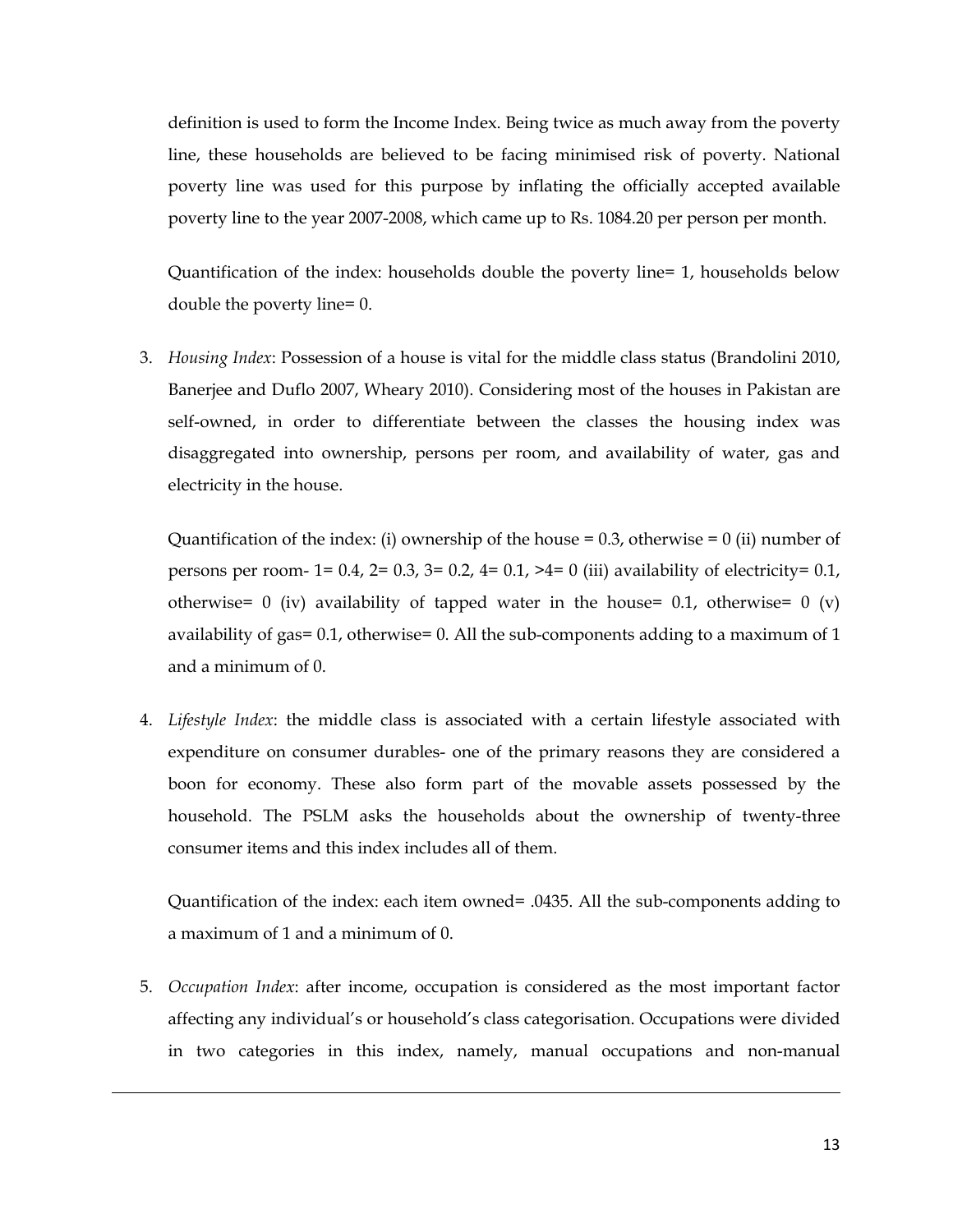occupations. A drift away from manual occupations is deemed imperative to be in the middle class in a vast body of literature, including Brandolini (2010), Gigliarano and Mosler (2009), Beteille (2001), Grant (1983) and Cole (1950).

Quantification of the index: if the occupation of the head of the household or the person earning the most in the household is non-manual= 1, otherwise= 0.

The sub-indices, comprising the composite index, were then weighted through the PCA method and their scores were added up to give the total score for the households. The households were then categorised into seven classes based on their total scores on the index. Excluding the top 10% of the population (0.5 points on the composite index, in a maximum total score of 5.0) the remaining index score was divided into six equal classes (of 0.75 points each), to avoid arbitrariness, giving us the following class composition in the population:

| 1.   | Lower lower class   | (LLC) | < 0.75       |
|------|---------------------|-------|--------------|
| ii.  | Middle lower class  | (MLC) | $0.75 - 1.5$ |
| iii. | Upper lower class   | (ULC) | $1.5 - 2.25$ |
| iv.  | Lower middle class  | (LMC) | $2.25 - 3.0$ |
| V.   | Middle middle class | (MMC) | $3.0 - 3.75$ |
| vi.  | Upper middle class  | (UMC) | $3.75 - 4.5$ |
| vii. | Upper class         | (UC)  | > 4.5        |

Table 3 presents the weights assigned to each of the sub-index and the mean score achieved by the different classes on each index, and in total. The Table presents an interesting trend with the 'Lifestyle Index', based on a household's possession of consumer durables carrying the maximum weight, followed by indices of income, education, housing and occupation. Is lifestyle the most distinctive factor in class differentiation? The answer would probably be in the affirmative if we look at the factors differentiating the UMC and UC, where the main difference between the two is for the Lifestyle Index. In this regard, it is also worth noting that housing and lifestyle indices are the ones that carry scores even for the lowest of classes, even when they score poorly on the income, occupation and education indices (see Table 3). Expectedly, as we go up the classes, households begin to score on all indices6. The upper middle class is almost

 $6$  See Figure A-2 in the Annexure for the graphic representation of the composite index, and its components, for each class. See also Figure A‐3 for the percentage share of each component index in a particular class's total score on the composite index. Interesting to see in the latter graph is the appearance, and increasing size, of indices, as opposed to a few indices having a major share.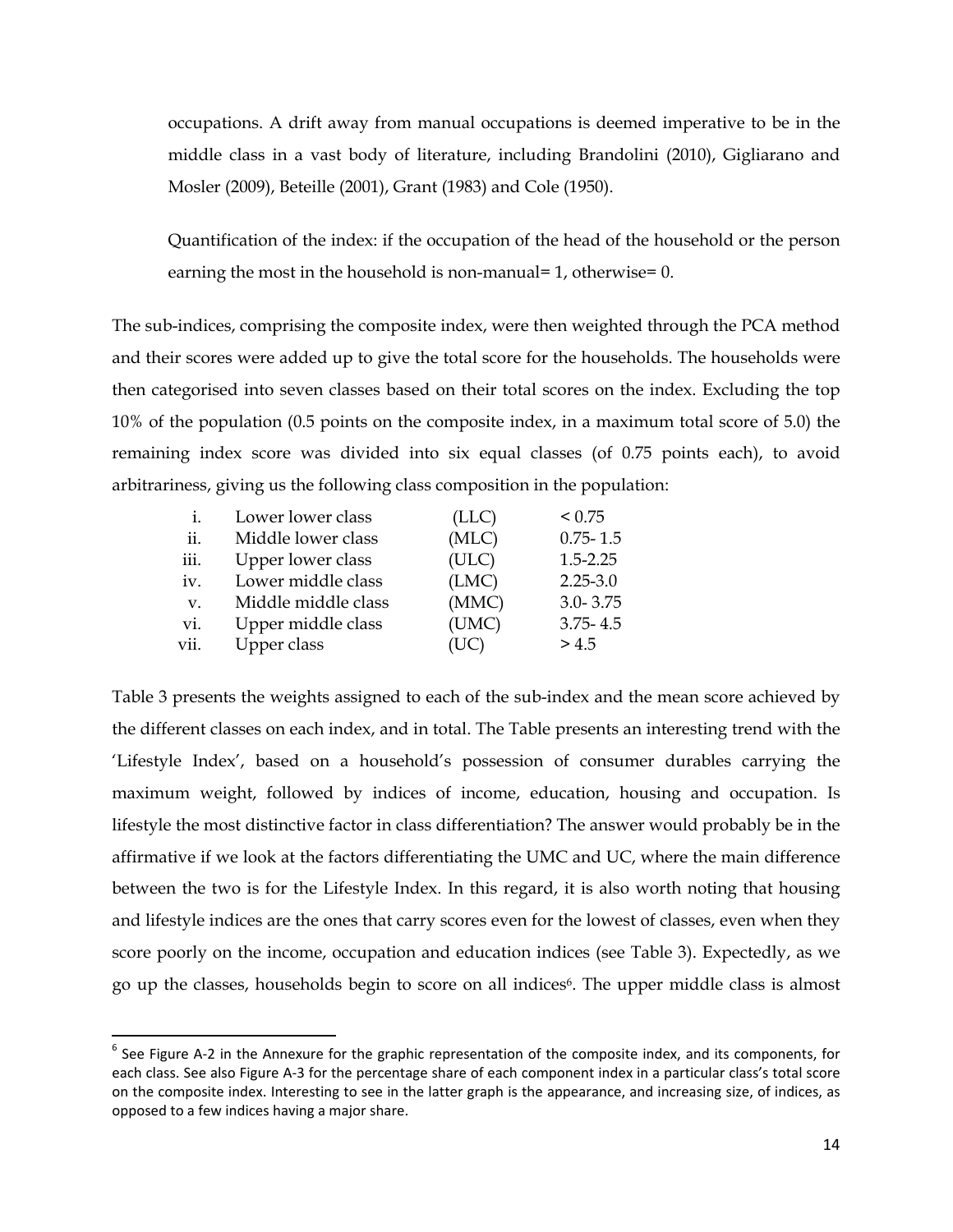similar to the upper class, as can be seen from the similar mean scores on the indices for income, education and occupation. The differences in the lifestyle and housing indices, however, separate the top two classes, as can be seen in Table 3.

|                    |               |                  | ັ              | ັ                                  |           |       |
|--------------------|---------------|------------------|----------------|------------------------------------|-----------|-------|
|                    |               |                  |                | <b>Indices</b>                     |           |       |
|                    | <i>Income</i> | <b>Education</b> | <b>Housing</b> | <b>Occupation</b>                  | Lifestyle | Total |
| <b>Classes</b>     |               |                  |                | Weights applied to each Index $^1$ |           |       |
|                    | 1.050         | 1.005            | 0.955          | 0.865                              | 1.125     | 5.000 |
|                    |               |                  |                | Mean total for each index $^1$     |           |       |
| Lower lower        | 0.000         | 0.000            | 0.267          | 0.000                              | 0.186     | 0.453 |
| Middle lower       | 0.016         | 0.014            | 0.462          | 0.336                              | 0.268     | 1.097 |
| <b>Upper lower</b> | 0.329         | 0.140            | 0.526          | 0.483                              | 0.324     | 1.802 |
| Lower middle       | 0.554         | 0.528            | 0.496          | 0.720                              | 0.364     | 2.662 |
| Middle middle      | 0.941         | 0.564            | 0.661          | 0.683                              | 0.451     | 3.301 |
| Upper middle       | 1.050         | 1.004            | 0.682          | 0.862                              | 0.494     | 4.092 |
| Upper              | 1.050         | 1.005            | 0.870          | 0.865                              | 0.802     | 4.592 |
| Total              | 0.211         | 0.159            | 0.417          | 0.300                              | 0.275     | 1.361 |

**Table 3: Estimation of Middle Class through a Weighted Composite Index**

Source: Calculated from PSLM 2007‐2008. Note: 1. In order to avoid too many decimals for ease in comprehension, the weights were multiplied by 5 to form the composite index score. The weights used for the various indices as calculated by PCA are: Income 0.210; Education 0.201; Housing 0.191; Occupation 0.173; Lifestyle 0.225; and Total 1.00. The procedure does not in any way affect the classification of the sample.

Class structure as calculated by the composite weighted index shows that a large majority of the people in Pakistan falls in the lower classes, be it lower lower class (LLC), middle lower class (MLC) or upper middle class (ULC), as can be seen from Table 4. This trend is mainly due to the rural areas that are predominantly concentrated in the lower classes. A moderate proportion (33 per cent)in the urban areas, however, can be categorised as belonging to the middle class (LMC, MMC and UMC put together). The biggest class, nevertheless, remains the LLC be it the urban or the rural areas (Table 4), and because of the very low index score it would not be inappropriate to label this category as 'vulnerable'. If we look at the index scores of the MLC, which is the second largest class, in Table 3, we find the households to be scoring on all subindices, unlike the LLC. These households can be considered the 'aspirants' for upward mobility. The next class, ULC, shows a marked improvement on all sub-indices (Table 3) and can rightfully be called a class of 'climbers'. They are on the border of the middle class, aiming to get elevated. Even if we look at their total index score, they are found to have crossed the mean score of the sample (1.36) with a score of 1.8 (see Table 3), and with a little arbitrariness in demarcating the class boundaries can be a part of the middle class.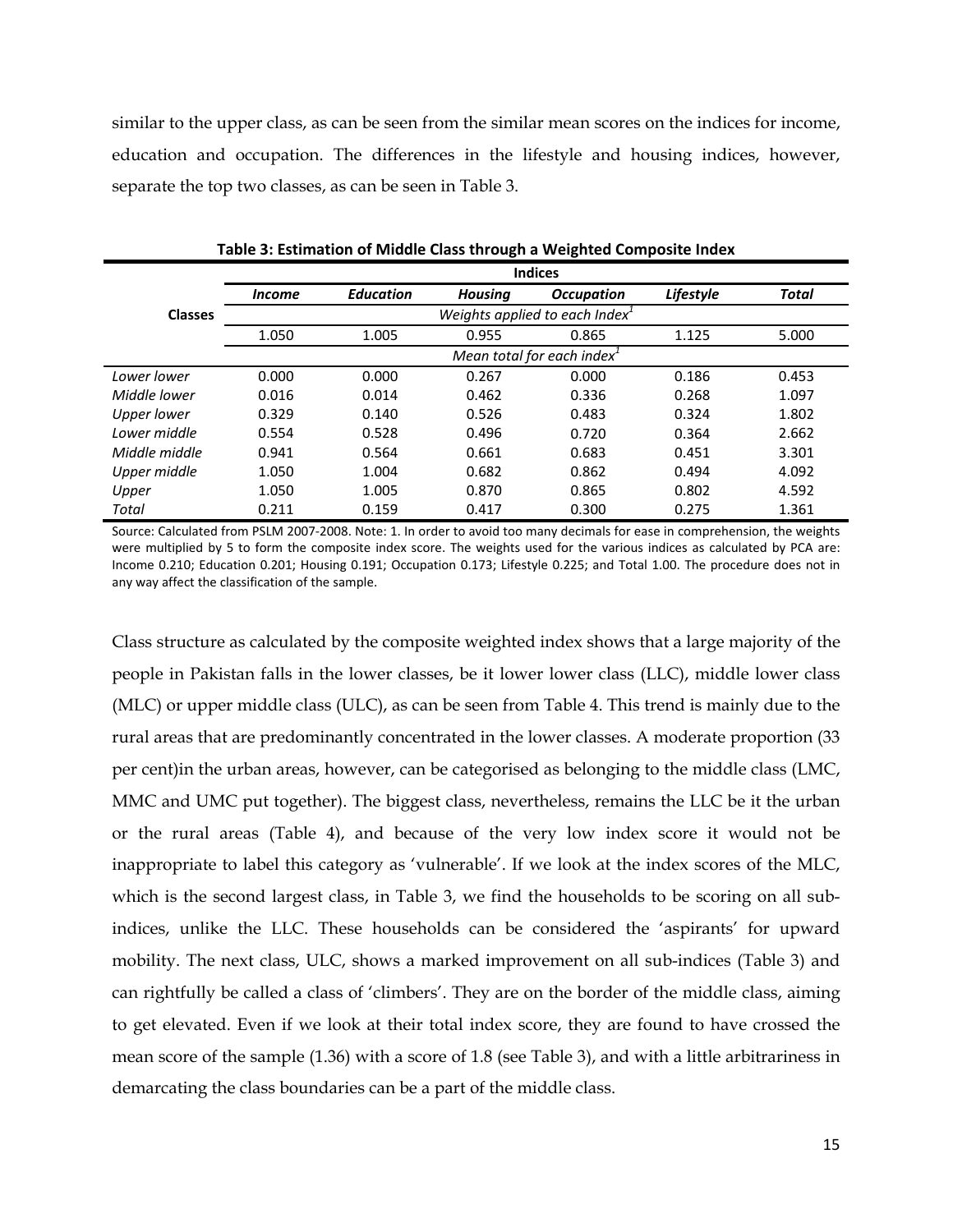| <b>Class</b>        | <b>Categorisation for</b> |       | Proportion (%) |       | Numbers (in millions) <sup>2</sup> |       |             |
|---------------------|---------------------------|-------|----------------|-------|------------------------------------|-------|-------------|
|                     | middle class <sup>1</sup> | Total | Urban          | Rural | Total                              | Urban | Rural       |
| Lower lower (LLC)   | Vulnerable                | 41.9  | 23.6           | 55.2  | 83.7                               | 20.1  | 63.6        |
| Middle lower (MLC)  | Aspirants                 | 23.0  | 21.8           | 23.9  | 41.9                               | 16.4  | 25.6        |
| Upper lower (ULC)   | <b>Climbers</b>           | 15.8  | 20.8           | 12.3  | 28.5                               | 15.9  | 12.6        |
| Lower middle (LMC)  | Fledgling middle class    | 8.5   | 12.5           | 5.7   | 16.3                               | 9.4   | 6.8         |
| Middle middle (MMC) | Hard-core middleclass     | 4.3   | 8.1            | 1.6   | 6.7                                | 5.2   | 1.5         |
| Upper middle (UMC)  | Elite middle class        | 6.0   | 12.3           | 1.3   | 9.5                                | 8.0   | 1.5         |
| Upper (UC)          | Privileged                | 0.4   | 0.9            | 0.1   | 0.6                                | 0.6   | $0.0^\circ$ |
| Total               |                           | 100.0 | 100.0          | 100.0 | 187.2                              | 75.6  | 111.6       |

**Table 4: Size of Different Classes through a Weighted Composite Index in Pakistan**

Source: Calculated from PSLM 2007‐2008

Note: 1. Categories adapted from Sridharan (2004) and Tharoor (2010).

2. For the method employed to calculate these numbers see A‐5.

3. \* signifies value less than 0.1.

The middle class, as observed earlier, seems to be more of an urban phenomenon (Table 4) which is not surprising in the light of the poor literacy levels and the large association with manual jobs in the rural areas. Even in cases where the households score well on the income and housing indices, their scores go down because they perform badly on the education and occupation indices. Among the middle classes the LMC, termed as the 'Fledgling Middle Class', constitutes the largest share (Table 4). From the urban areas, at least, it appears that once a household enters the middle class category it is more likely to graduate to the UMC, that is the 'Elite Middle Class', than to remain in the 'Hard-core Middle Class' category as reflected by the higher share for the former than the latter. As expected, the size of the UC is small, being even smaller in the rural areas than the urban.

Sridharan (2004) advocates the inclusion of ULC and UC while demarcating the boundaries for what he refers to as the 'Broadest Middle Class'. Considering the stringent measurement method suggested to estimate the middle class in this paper, it makes sense to include at least the ULC in what is referred to as the 'Expanded Middle Class' here (see Table 5). This becomes even more logical for the reason stated above regarding ULC having a composite index score crossing the midline. Using the 'Strict Middle Class' category the middle class is found to be comprising one-fifth of the country, a proportion that increases to one-third if we take into account only the urban areas. Adding the 'Climbers' to this estimate boosts the proportion of those in the middle class to 35 per cent, swelling the urban middle class size to over half the population (54 per cent), as can be seen from Table 5. The 'Broadest Middle Class' shows only a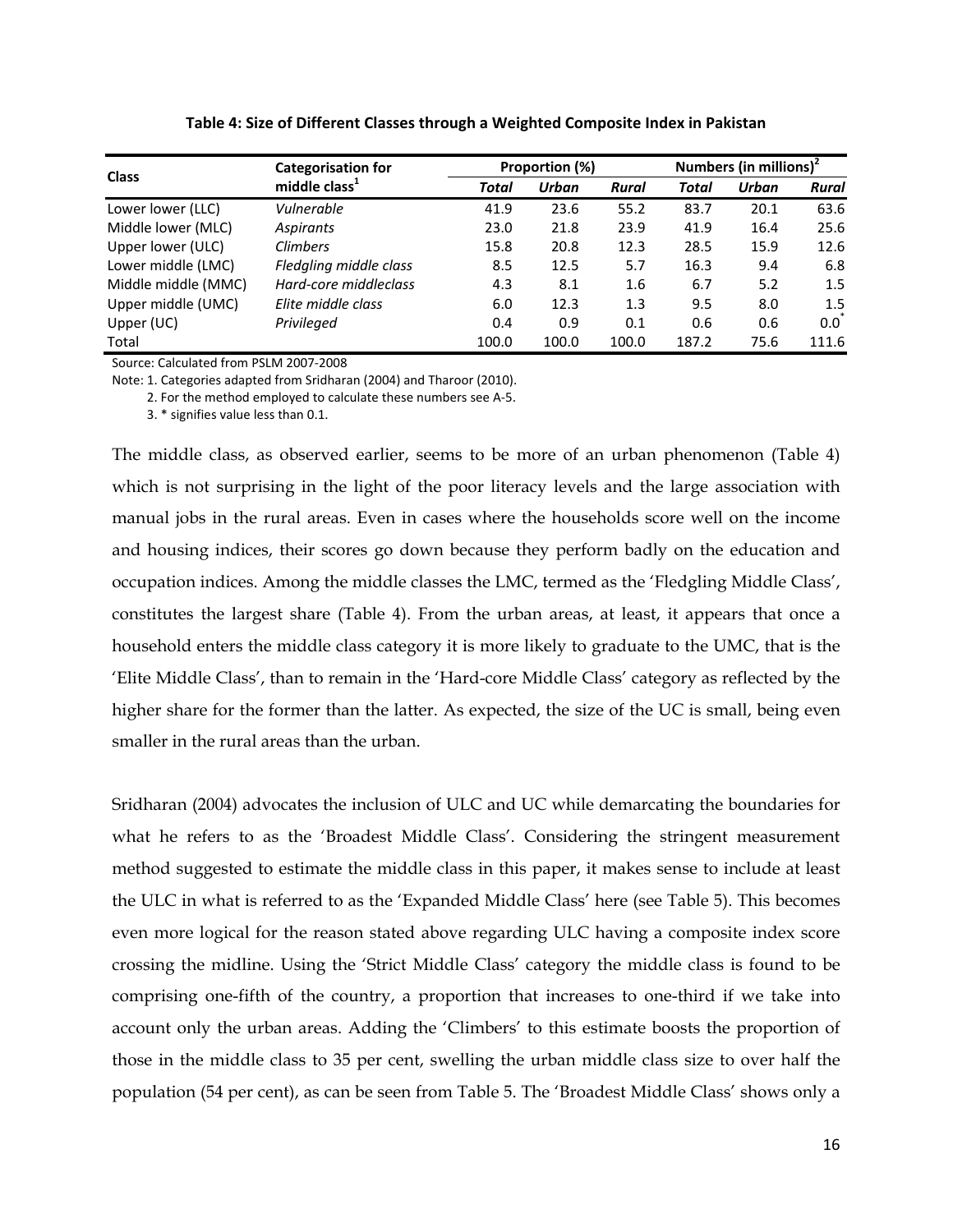marginal increase in the share of the middle class in the total population as those in the 'Privileged' class comprise a very small proportion (Table 4).

|                                           |       | Proportion (%) |       | Numbers (in millions) <sup>2</sup> |       |       |  |
|-------------------------------------------|-------|----------------|-------|------------------------------------|-------|-------|--|
|                                           | Total | Urban          | Rural | Total                              | Urban | Rural |  |
| <b>Strict Middle Class</b>                | 18.8  | 32.9           | 8.6   | 32.5                               | 22.6  | 9.8   |  |
| $(LMC + MMC + UMC)$                       |       |                |       |                                    |       |       |  |
| <b>Expanded Middle Class</b> <sup>1</sup> | 34.6  | 53.7           | 20.9  | 61.0                               | 38.5  | 22.4  |  |
| (LMC + MMC+ UMC + ULC)                    |       |                |       |                                    |       |       |  |
| <b>Broadest Middle Class</b> <sup>1</sup> | 35.0  | 54.6           | 21.0  | 61.6                               | 39.1  | 22.4  |  |
| $(ULC + LMC + MMC + UMC + UC)$            |       |                |       |                                    |       |       |  |

**Table 5: Size of the Middle Class in Pakistan Using a Weighted Composite Index**

Source: Calculated from PSLM 2007‐2008

Note: 1. As categorised by Sridharan (2004).

2. For the method employed to calculate these numbers see A‐5.

Numbers are easier to comprehend than proportions. Hence, if we look at the numbers constituting the middle class in Pakistan we find the numbers to increase from 34 million (Strict Middle Class) to over 61 million (Broadest Middle Class) by widening its scope (Table 5).The middle class being more urban centric, as we saw in Table 4, amounts to nearly 39 million people if we go by the measure provided by the 'Broadest Middle Class' definition in Table 5. The present paper, however, prefers to subscribe to the "Expanded Middle Class" estimate as representing the middle class in Pakistan. The UC has its peculiar characteristics and position in any society and should not be grouped with other classes. On the other hand, inclusion of the 'Climbers' in the 'expanded middle class' is rationalised on the basis of closeness between the two classes. It is from this class that the households make the transition from having a deficit budget to a surplus one, a characteristic deemed essential by many (including, Brandolini, 2010; Birdsall, Graham and Pettinato, 2000; Andersen, 1992) to be classified as the middle class<sup>7</sup>. The size of the middle class in Pakistan, using the 'Expanded Middle Class' categorisation, comes up to a substantial 61 million people.

It would be of interest to note how does the size of the middle class estimated through the composite index compare with the most common prevailing method of measuring it. This is based on the gradation of household's per person per day expenditure (Definition Thirteen in

 $^7$ For the graphic representation of households' income, expenditure and the balance between two see A-4. As can be seen from the graph, the 'Vulnerable' and the 'Aspirants' have a deficit budget and the trend reverses for the 'Climbers', justifying the inclusion of the latter in the 'Expanded Middle Class'.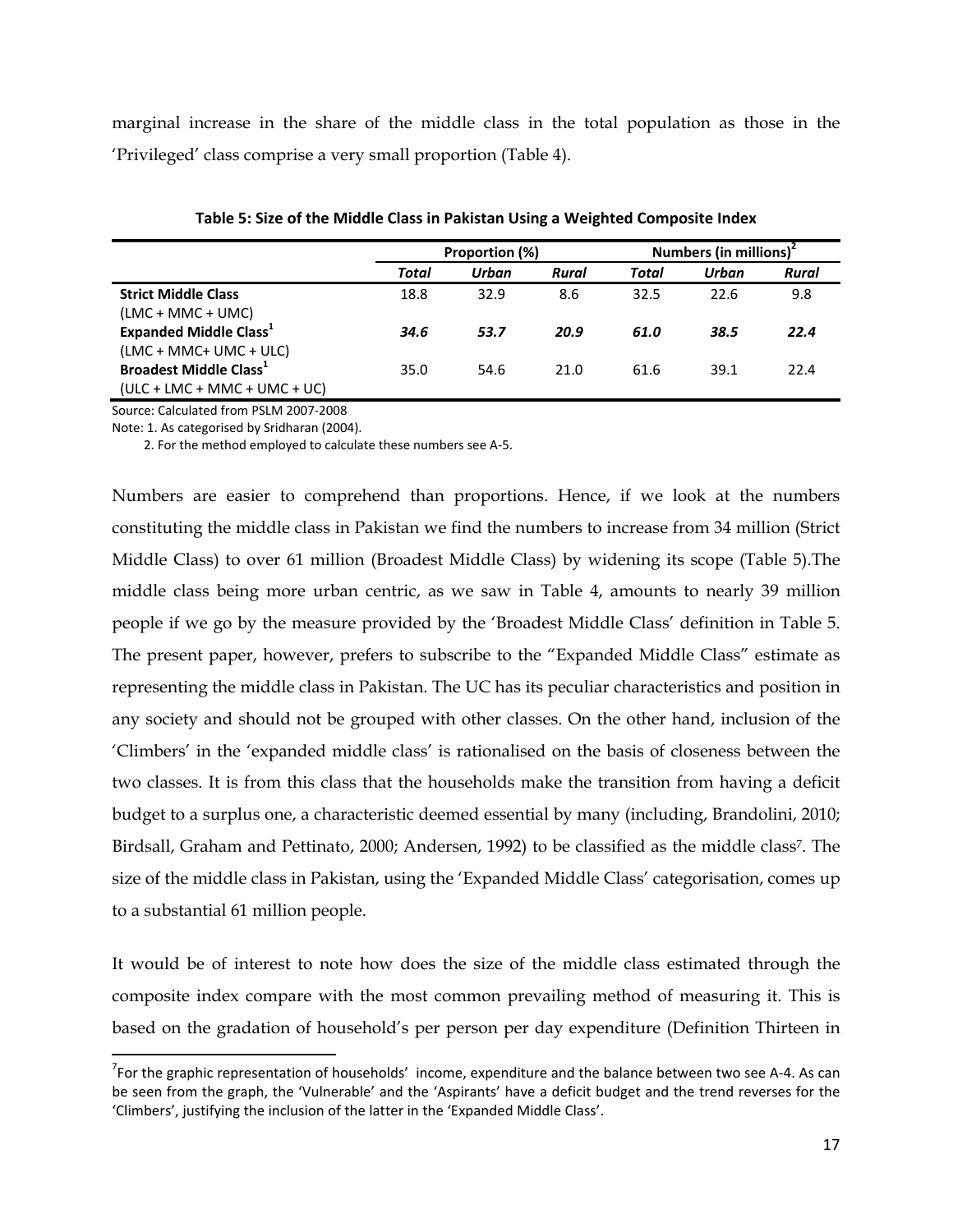Table 2). As opposed to the latter, the composite index shows a much larger LLC and MLC, as can be seen in Figure 1. The only other class comparatively larger in the composite index is that of the UMC. The size of the UC, interestingly, remains the same in both the measures at a low 0.4 per cent. Despite giving an estimate for the middle class that is much bigger and hence more attractive, this paper argues that measuring the middle class only on the basis of expenditure or income is insufficient as it does not encompass all the factors that contribute towards making a household a 'middle class household'. It is also premised that 'class' is a much more permanent category to be affected by the mere fluctuation of income or expenditure. We would not go to the extreme of subscribing to the notion that 'class is permanent', as class mobility does and should take place, but it is not as transient to be altered by fickle changes in income or expenditure.



**Figure 1: Comparison of the Size of the Classes as Estimated by the Weighted Composite Index and the Prevailing Measure1**

Source: Calculated from PSLM 2007‐2008 Note: 1. Definition Thirteen in Table 2.

2. Classes: Lower lower (LLC), Middle lower (MLC), Upper lower (ULC), Lower middle (LMC), Middle middle (MMC), Upper middle (UMC), Upper (UC)

Can we consider a household with only manual workers or with no individual having college education but having over PPP \$2 per person per day income middle class in today's world? Following how the middle class is generally perceived, the answer in all probability would be in the negative. Figure 2 presents the comparison between the two measures, the composite index and the prevailing definition, on the nature of occupation and presence of a college graduate in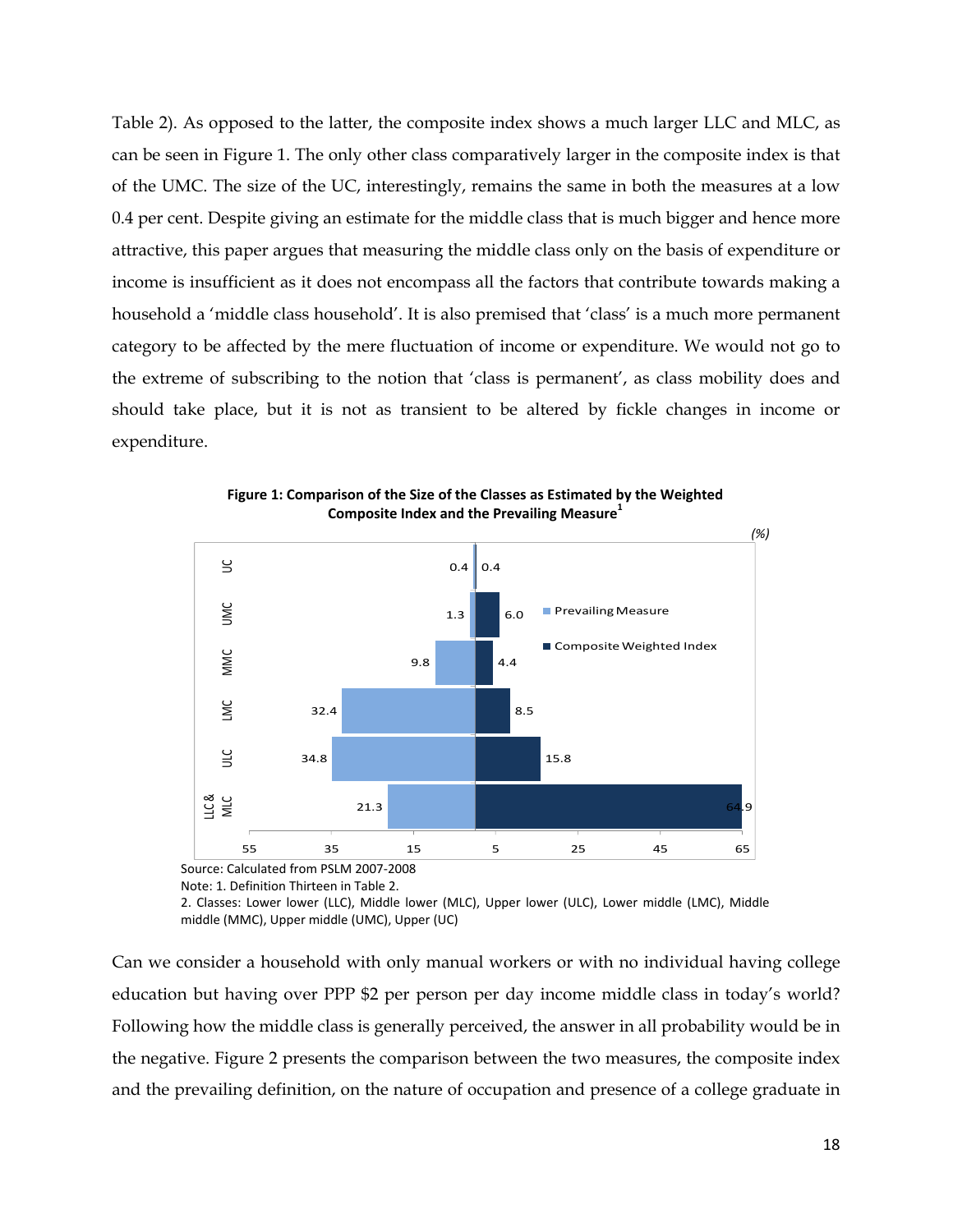the households belonging to different classes. The estimate through the weighted composite index appears more appropriate with those in the 'elite middle class' and the 'privileged class' being employed solely in non-manual occupations and having at least one college graduate in the household (Figure 2). On the contrary, the prevailing definition shows a substantial proportion doing manual jobs and having no college graduate in the household, something that cannot be associated with the middle class nowadays. Such a trend is, however, expected when only income or expenditure form the basis of the classification.

**Figure 2: Nature of Occupation and Level of Education by Classes through the Weighted Composite Index and the Prevailing Definition<sup>2</sup>**



Source: Calculated from PSLM 2007‐2008

Note: 1. Classes: Lower lower (LLC), Middle lower (MLC), Upper lower (ULC), Lower middle (LMC), Middle middle (MMC), Upper middle (UMC), Upper (UC). 2. Definition Thirteen in Table 2.

For the sake of comparison, it would have been an interesting exercise to apply the proposed methodology to estimate the size of the middle class to other countries in the region as well. Lack of access to household level data in these countries, however, hampered this effort at present. Nevertheless, if we compare the size of the middle class in the South Asian region estimated by various current studies using the prevailing definition based on expenditure levels (Definition Thirteen in Table 1) we find the size of the middle class to be the largest in Pakistan with the exception of Sri Lanka (see A-9). In a comparable year of 2004-05 the size of the middle class in Pakistan was 40 per cent of the total population while that of India was 25 per cent (see A-9).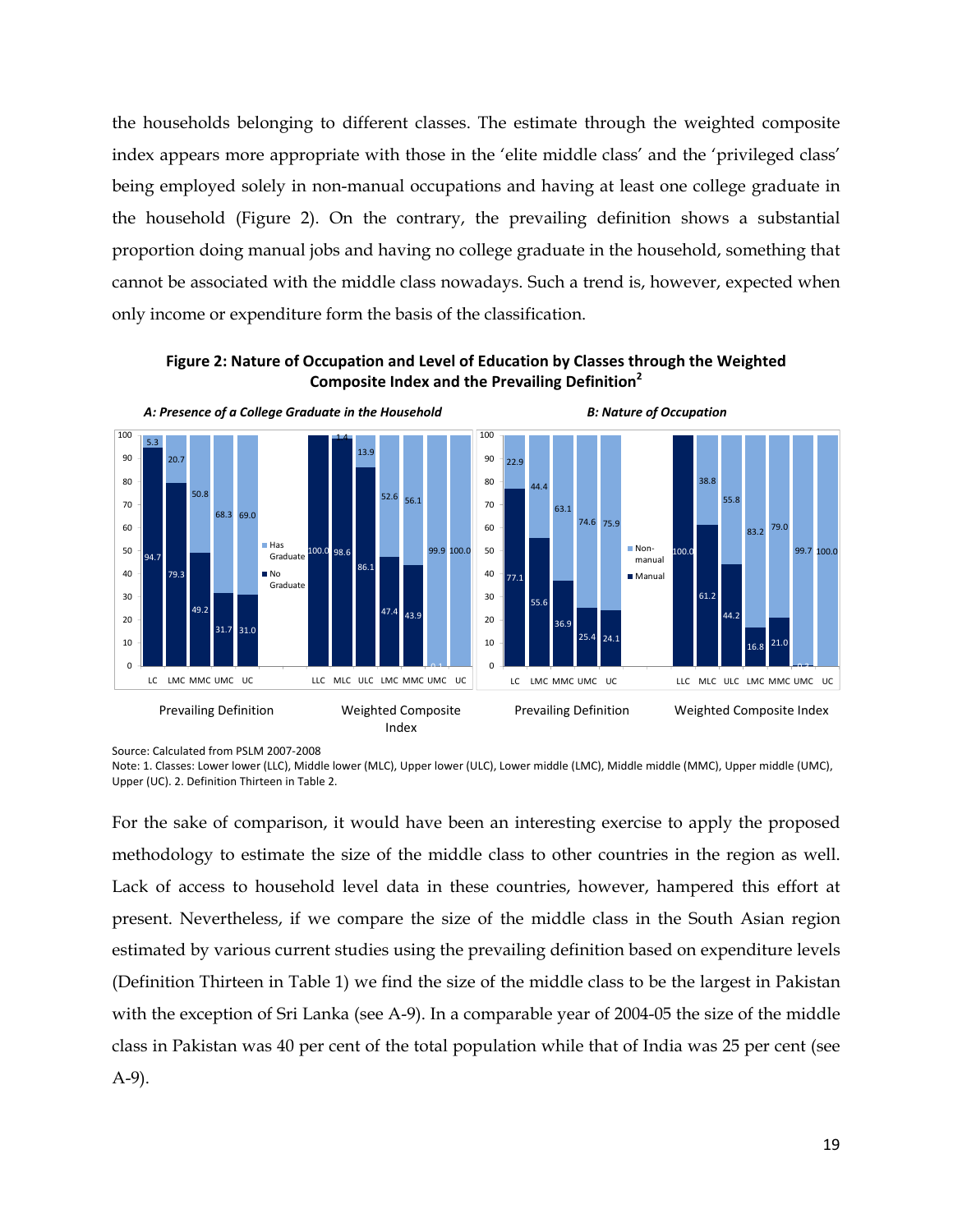#### *Where is the Middle Class Present in Pakistan? : Region and Occupation*

Once the middle class has been identified, it is of interest to see where those belonging to this class are present, geographically and sectorally. The provinces of Punjab and Sindh, having over 36 per cent middle class households, fare better than the provinces of Khyber Pakhtunkhwa (KP) and Balochistan that marginally lag behind at 32 and 28 per cent, respectively (see Table 6). When we look at the regional trends, we observe the national level pattern to be replicated at the provincial level as well. The size of the middle class is estimated to be much bigger in the urban areas as compared to the rural areas in all four provinces (Table 6), strengthening the argument that the middle class is more of an urban phenomenon. If we look at the inter-provincial differences, we find the size of the middle class to be positively associated with the proportion of the urban population in that province. The province of Sindh has the highest proportion of urban population and that of the middle class (56 per cent) in the urban areas as well, as can be seen in Table 6. The provinces of Punjab, Balochistan and KPK have progressively smaller share of the population living in the urban areas and their size of the middle class reflects it through the estimated measures for the class at 55 per cent, 50 per cent and 49 per cent, respectively. Increasing urban concentration seems to aid the increase in the size of the middle class. On the contrary, the size of the middle class in the rural areas in all four provinces, as shown in Table 6, is much smaller than their urban counterparts.

|                    |       | Punjab |              |              | Sindh                             |              |              | <b>Khyber Pakhtunkhwa</b> |              |              | <b>Balochistan</b> | (%)          |
|--------------------|-------|--------|--------------|--------------|-----------------------------------|--------------|--------------|---------------------------|--------------|--------------|--------------------|--------------|
| <b>Class</b>       | Total | Urban  | <b>Rural</b> | <b>Total</b> | Urban                             | <b>Rural</b> | <b>Total</b> | Urban                     | <b>Rural</b> | <b>Total</b> | Urban              | <b>Rural</b> |
| Lower lower        | 38.6  | 21.2   | 51.6         | 45.0         | 24.7                              | 64.3         | 41.4         | 26.4                      | 50.3         | 47.8         | 26.1               | 59.9         |
| Middle lower       | 23.7  | 22.4   | 24.7         | 18.4         | 18.4                              | 18.2         | 26.5         | 24.3                      | 27.9         | 23.3         | 23.2               | 23.4         |
| <b>Upper lower</b> | 17.1  | 20.6   | 14.5         | 14.2         | 20.6                              | 8.1          | 15.3         | 20.4                      | 12.2         | 15.3         | 22.1               | 11.5         |
| Lower middle       | 8.4   | 12.6   | 5.3          | 9.7          | 12.3                              | 7.2          | 8.6          | 12.2                      | 6.5          | 6.8          | 12.6               | 3.6          |
| Middle middle      | 4.9   | 8.9    | 1.8          | 5.3          | 9.3                               | 1.4          | 3.0          | 5.5                       | 1.4          | 3.0          | 6.2                | 1.2          |
| Upper middle       | 6.5   | 12.8   | 1.9          | 7.2          | 14.1                              | .6           | 4.9          | 10.6                      | 1.6          | 3.6          | 9.4                | 0.4          |
| Upper              | 0.7   | 1.4    | 0.1          | 0.3          | 0.6                               | 0.1          | 0.2          | 0.6                       | 0.1          | 0.1          | 0.4                | 0.0          |
| Total              | 100.0 | 100.0  | 100.0        | 100.0        | 100.0                             | 100.0        | 100.0        | 100.0                     | 100.0        | 100.0        | 100.0              | 100.0        |
|                    |       |        |              |              | Size of Middle Class <sup>1</sup> |              |              |                           |              |              |                    | (%)          |
|                    | 36.9  | 54.9   | 23.5         | 36.4         | 56.3                              | 17.1         | 31.8         | 48.7                      | 21.7         | 28.7         | 50.3               | 16.7         |

**Table 6: Regional and Provincial Classes Estimated by Weighted Composite Index**

Source: Calculated from PSLM 2007‐2008

Note: Based on the 'Expanded Middle Class'.

**(%)**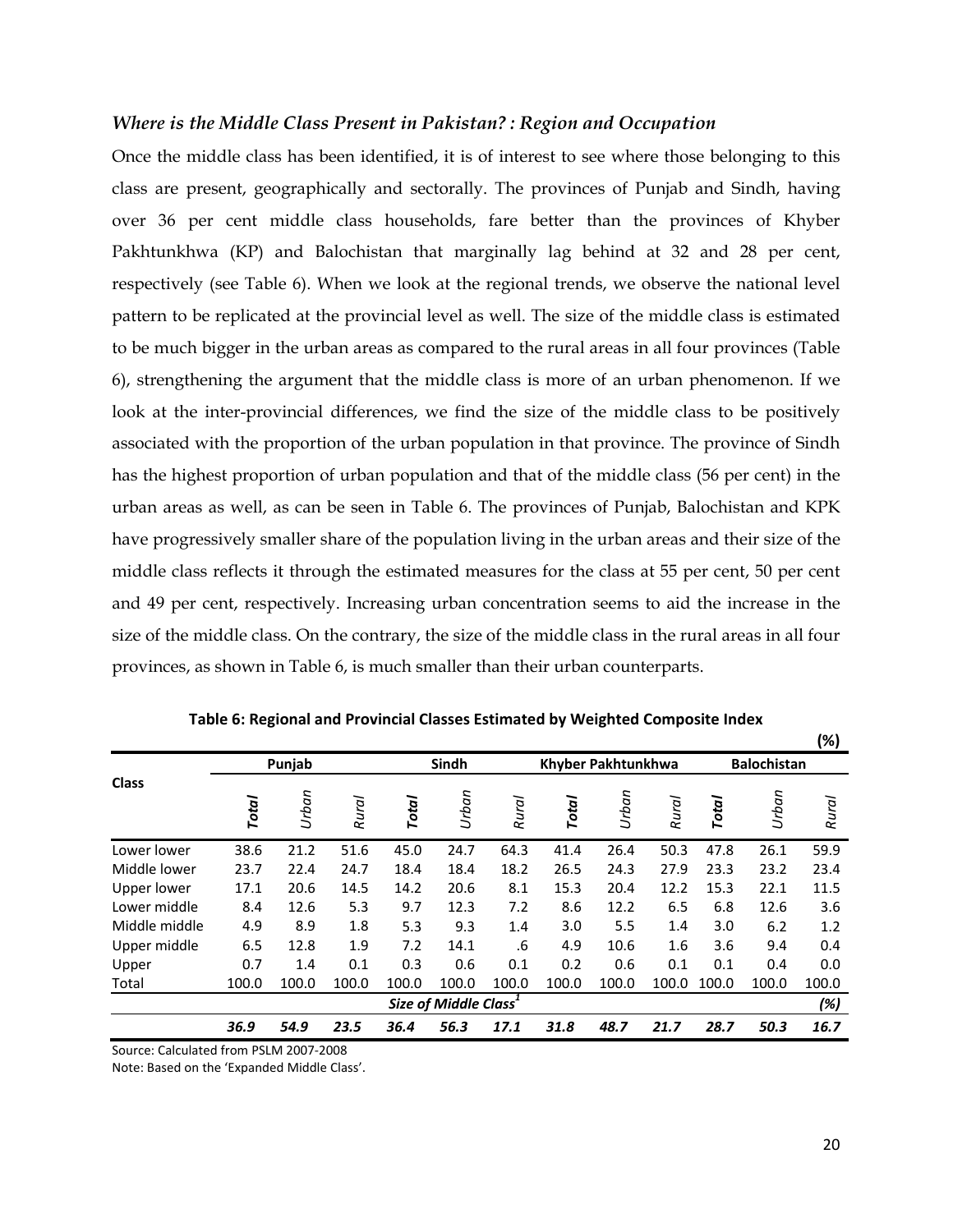Discussion on class is incomplete without investigating the relationship between class and occupation, as also stressed by Banerjee and Duflo(2007), Goldthorpe and McKnight (2006), Wright (1997), Erikson and Goldthorpe (1992). If we look at the nature of occupations within each of the estimated classes, we see that the LLC comprises mostly occupations like agriculture and fishery workers, crafts and related trade workers, plant and machine operators and assemblers and the elementary occupations, as can be seen in Table 7. From the ULC onwards the occupational distribution exhibits a larger spread that tapers again for the highest two classes, the UMC and UC, which are confined to occupation like: armed forces; legislators, senior officials and managers; professionals; technicians and associate professionals; clerks; and service workers and sales workers (Table 7). Thus, as we go up the class ladder the occupational share shifts from manual to non-manual jobs, which to some is the very essence of the middle class8.

|                                             |                |                 |                |                 |                  |                 | (%)   |
|---------------------------------------------|----------------|-----------------|----------------|-----------------|------------------|-----------------|-------|
| <b>Classes through Weighted Index</b>       |                |                 |                |                 |                  |                 |       |
| <b>Occupation</b>                           | Lower<br>Lower | Middle<br>Lower | Lower<br>Upper | Middle<br>Lower | Middle<br>Middle | Middle<br>Upper | Upper |
| Armed forces                                | 0.0            | 0.8             | 0.7            | 1.1             | 0.6              | 1.3             | 3.2   |
| Legislators, senior officials and managers  | 0.0            | 0.3             | 0.9            | 2.9             | 8.2              | 20.7            | 30.6  |
| Professionals                               | 0.0            | 2.9             | 4.6            | 18.3            | 15.7             | 26.4            | 37.1  |
| Technicians and associate professionals     | 0.0            | 7.0             | 10.0           | 19.3            | 14.2             | 21.3            | 9.7   |
| Clerks                                      | 0.0            | 3.6             | 7.6            | 14.5            | 11.8             | 12.9            | 1.6   |
| Service workers & shop/market sales workers | 0.0            | 31.0            | 34.1           | 30.0            | 28.9             | 17.1            | 17.7  |
| Agriculture and fishery workers             | 33.2           | 17.0            | 14.9           | 5.9             | 8.6              | 0.1             | 0.0   |
| Crafts and related trade workers            | 9.0            | 8.5             | 8.5            | 2.6             | 5.0              | 0.0             | 0.0   |
| Plant and machine operators and assemblers  | 11.9           | 9.2             | 7.1            | 2.1             | 3.1              | 0.0             | 0.0   |
| Elementary occupations                      | 45.9           | 19.6            | 11.7           | 3.3             | 3.9              | 0.0             | 0.0   |
| Total                                       | 100.0          | 100.0           | 100.0          | 100.0           | 100.0            | 100.0           | 100.0 |

**Table 7: Occupational Distribution within Classes by Weighted Composite Index** 

Source: Calculated from PSLM 2007‐2008.

Worth noting in Table 7 are the occupational distributions for the 'elite middle class' and the 'privileged' class that are heavily tilted towards professionals and those associated with services. This trend, observed for the middle class globally, can be best summarised in the words of Banerjee and Duflo (2007: 21) when they say,

 $8$  To find how class distribution varies by different occupations see table A-6 in the Annexure. The share of the middle class, specifically the 'elite middle class', is much higher among professionals, legislators, senior officials and managers. Elementary occupations and those related to agriculture and crafts are dominated by the lower classes. The UC is almost confined to the armed forces, professionals, legislators, senior officials and managers.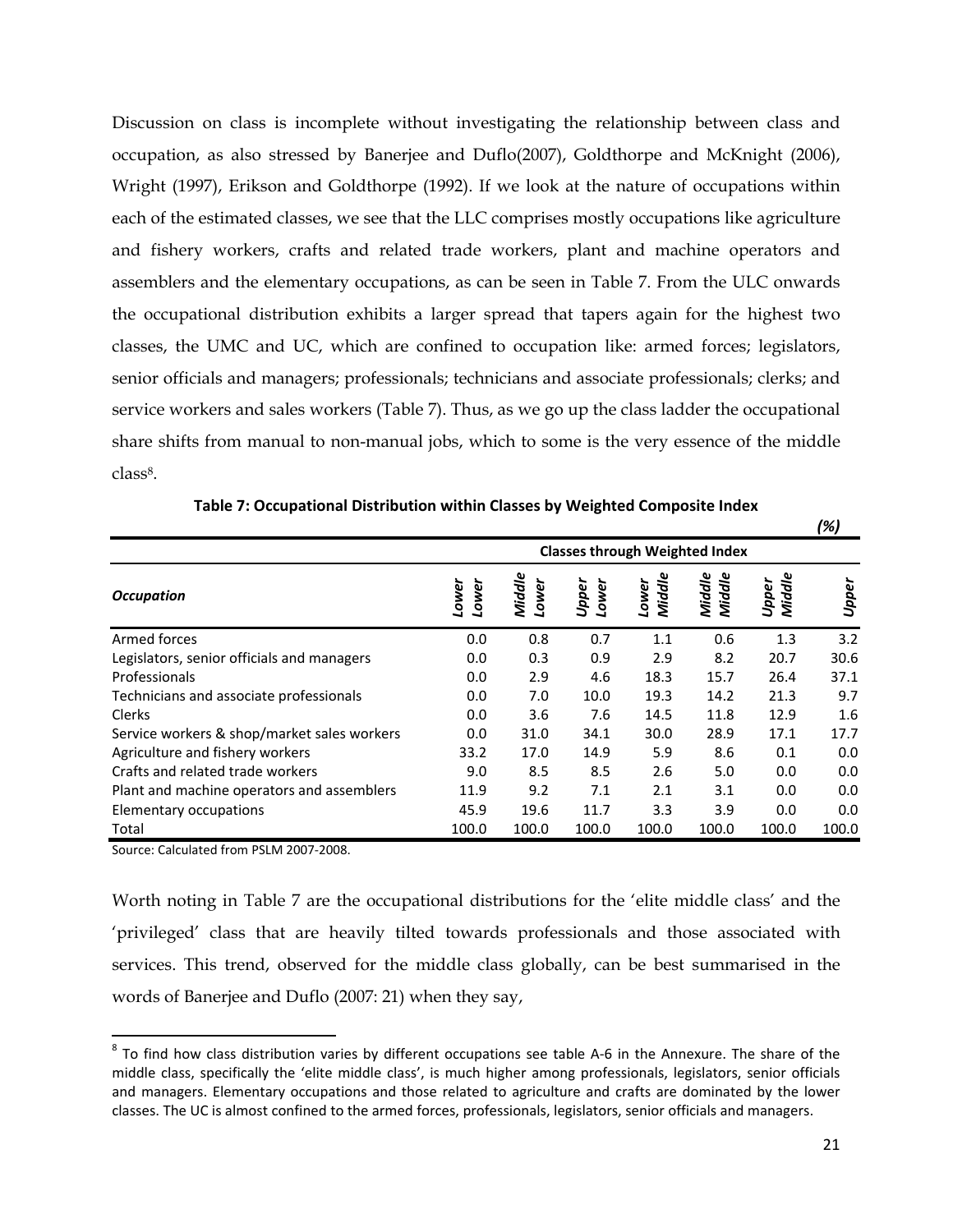*"Nothing seems more middle class than the fact of having a steady well-paying job. While there are many petty entrepreneurs among the middle class, most of them do not seem to be capitalists in waiting.…. If they could only find the right salaried job, they might be quite content to shut their business down.….Perhaps the sense of control over the future that one gets from knowing that there will be an income coming in every month -- and not just the income itself—is what allows the middle class to focus on building their own careers and those of their children."* 

Is there any industrial variation vis-à-vis distribution of middle class in Pakistan? Table 8 shows that two industries, namely, of wholesale, retail trade, hotel and restaurants, and those comprised of community, social and personal services, have a heavy share of the 'expanded middle class'. It is interesting to find out that a noticeable share of the 'elite middle class' and the 'privileged' class is employed in manufacturing, financing, insurance, real estate and business services (Table 8). Not surprisingly, the LLC as a big share employed in agriculture, forestry, hunting and fishing9.

|                                                       | <b>Classes through Weighted Index</b> |                 |                |                 |                  |                 |       |  |
|-------------------------------------------------------|---------------------------------------|-----------------|----------------|-----------------|------------------|-----------------|-------|--|
| <b>Sectors</b>                                        | Lower<br>Lower                        | Middle<br>Lower | Upper<br>Lower | Middle<br>Lower | Middle<br>Middle | Middle<br>Upper | Upper |  |
| Agriculture, forestry, hunting and fishing            | 42.9                                  | 19.4            | 15.5           | 6.2             | 8.9              | 1.4             | 1.6   |  |
| Mining and quarrying                                  | 0.8                                   | 0.5             | 0.0            | 0.8             | 0.5              | 0.9             | 1.6   |  |
| Manufacturing                                         | 9.3                                   | 8.8             | 9.3            | 7.6             | 9.7              | 11.6            | 12.9  |  |
| Electricity, gas and water                            | 0.6                                   | 1.5             | 2.4            | 2.6             | 2.6              | 2.7             | 1.6   |  |
| Construction                                          | 19.1                                  | 8.3             | 5.1            | 2.5             | 2.7              | 2.1             | 1.6   |  |
| Wholesale and retail trade, & hotel/ restaurants      | 4.5                                   | 24.5            | 29.4           | 25.6            | 27.0             | 15.5            | 22.6  |  |
| Transport, storage and communication                  | 12.0                                  | 9.1             | 6.9            | 4.3             | 4.8              | 4.9             | 1.6   |  |
| Financing, insurance, real estate & business services | 0.2                                   | 0.8             | 2.1            | 3.6             | 6.9              | 9.4             | 14.5  |  |
| Community, social and personal services               | 10.5                                  | 27.1            | 29.1           | 46.8            | 36.8             | 51.5            | 41.9  |  |
| Total                                                 | 100.0                                 | 100.0           | 100.0          | 100.0           | 100.0            | 100.0           | 100.0 |  |

**Table 8: Industrial Distribution within Classes**

Source: Calculated from PSLM 2007‐2008.

Relationship with the means of production has been a recurrent theme in the literature on class. As discussed earlier, the Marxian tradition considers this as the very foundation of class

**(%)**

 $9$  To find out the distribution of classes in each industry see figure A-7 in the Annexure. With a big proportion of the population falling in the LLC it is expected to find them having big shares in almost all of the industries. Worth noticing in this table, however, is the dominance of the 'expanded middle class' in the industry comprising financing, insurance, real estate and business services, proving the observation of Banerjee and Duflo (2007), stated above, valid in Pakistan as well.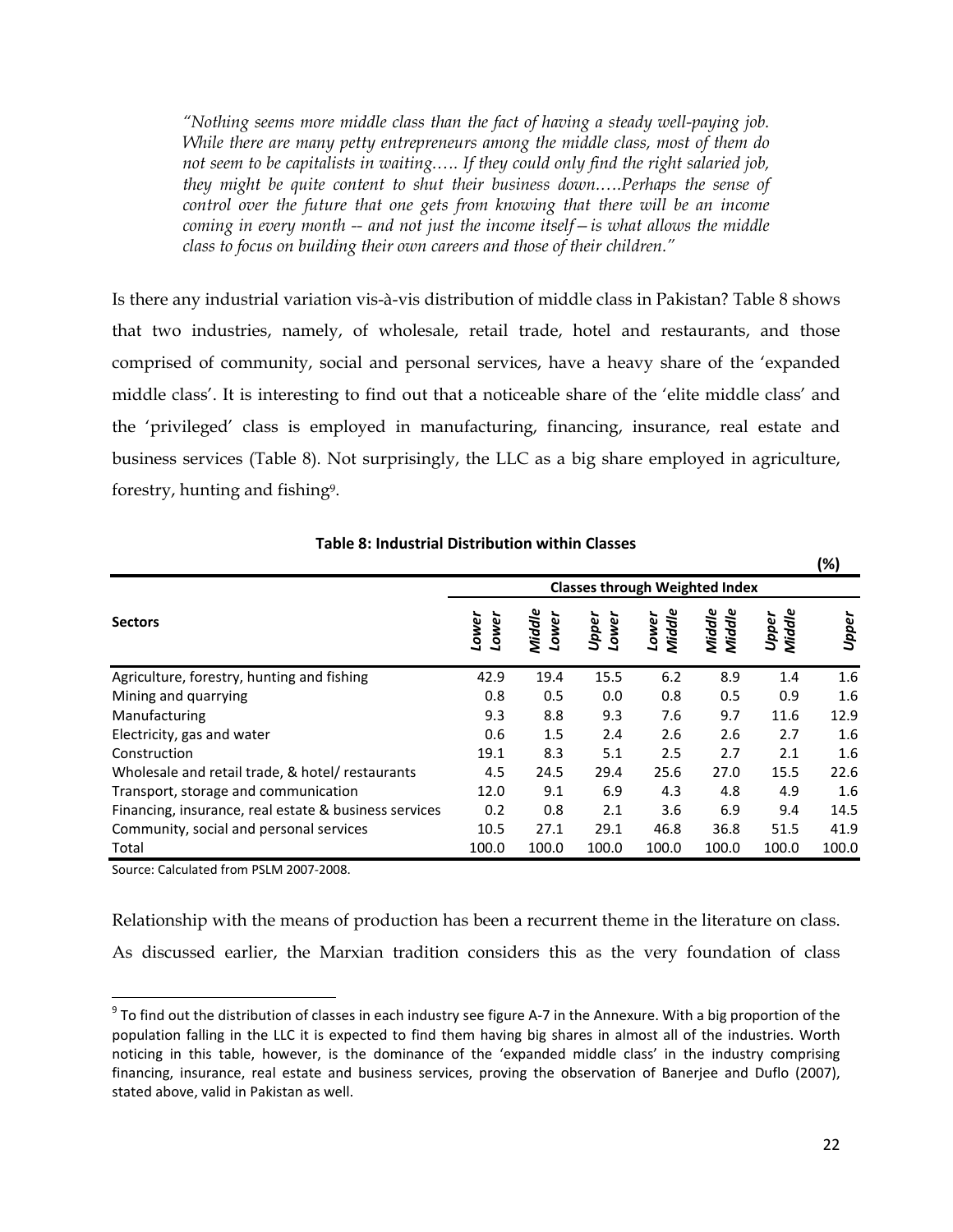formation. Table 9 aims at looking into this very relationship and presents the shares of different statuses in employment within different classes. Large shares of paid employees in the 'expanded middle class' and the 'privileged' class tend to negate the relationship postulated by Marx regarding ownership of the means of production and class. As can be seen from Table 9, paid employees constitute 78 percent of the households in the UC. The Marxian notion can be seen to play some role in the increasing share of those who are self-employed in the nonagricultural sector in the 'expanded middle class' and those who employ more than 10 employees in the hard-core middle class, the elite middle class and the privileged class10.

|                                |                                               |                 |                |                 |                  |                 | l ⁄o] |  |
|--------------------------------|-----------------------------------------------|-----------------|----------------|-----------------|------------------|-----------------|-------|--|
|                                | Classes estimated by composite weighted Index |                 |                |                 |                  |                 |       |  |
| <b>Status of occupation</b>    | Lower<br>Lower                                | Middle<br>Lower | Upper<br>Lower | Middle<br>Lower | Middle<br>Middle | Middle<br>Upper | Upper |  |
| Employer with < 10 employees   | 0.2                                           | 0.4             | 0.7            | 1.1             | 1.6              | 1.0             | 0.0   |  |
| Employer with $> 10$ employees | 0.1                                           | 0.2             | 0.2            | 1.4             | 3.9              | 4.0             | 3.2   |  |
| Self employed non-agriculture  | 8.7                                           | 25.8            | 28.8           | 27.5            | 27.0             | 16.9            | 22.6  |  |
| Paid employee                  | 59.8                                          | 57.6            | 56.0           | 64.5            | 60.1             | 78.0            | 74.2  |  |
| Unpaid family worker           | 0.1                                           | 0.1             | 0.0            | 0.0             | 0.0              | 0.0             | 0.0   |  |
| Own cultivator                 | 18.1                                          | 11.9            | 12.0           | 4.7             | 6.3              | 0.1             | 0.0   |  |
| Share cropper                  | 6.7                                           | 1.3             | 0.4            | 0.3             | 0.0              | 0.0             | 0.0   |  |
| Contract cultivator            | 2.7                                           | 0.8             | 1.0            | 0.3             | 0.6              | 0.0             | 0.0   |  |
| Own Livestock                  | 3.7                                           | 1.9             | 0.9            | 0.3             | 0.5              | 0.0             | 0.0   |  |
| Total                          | 100.0                                         | 100.0           | 100.0          | 100.0           | 100.0            | 100.0           | 100.0 |  |

#### **Table 9: Status of Occupation within Classes**

Source: Calculated from PSLM 2007‐2008.

#### *Conclusions*

Social realities are difficult to define, even tougher to measure and quantify, and the term 'middle class' is no exception. Just like 'poverty', it is variously defined in different countries at different levels of development. The definitions differ with the variance in approach and rationale applied in addressing the concept, thus leading to a lack of consensus in what the term actually means. The only agreement regarding the term 'middle class' is that it is the class between the lower and the upper class but where are these lines demarcated among them remain a debatable issue. Classifications made on cut-off lines based on income or expenditure

*(%)*

 $^{10}$  For distribution of classes by status of occupation, see figure A-8. It would not be wrong to infer from the table that the expanded middle classes and the privileged class are mainly found among: paid employees; self‐employed in the non-agricultural sector; and employer with more than ten employees. The last two statuses in this regard justify the Marxian stance regarding class and relationship with the means of production.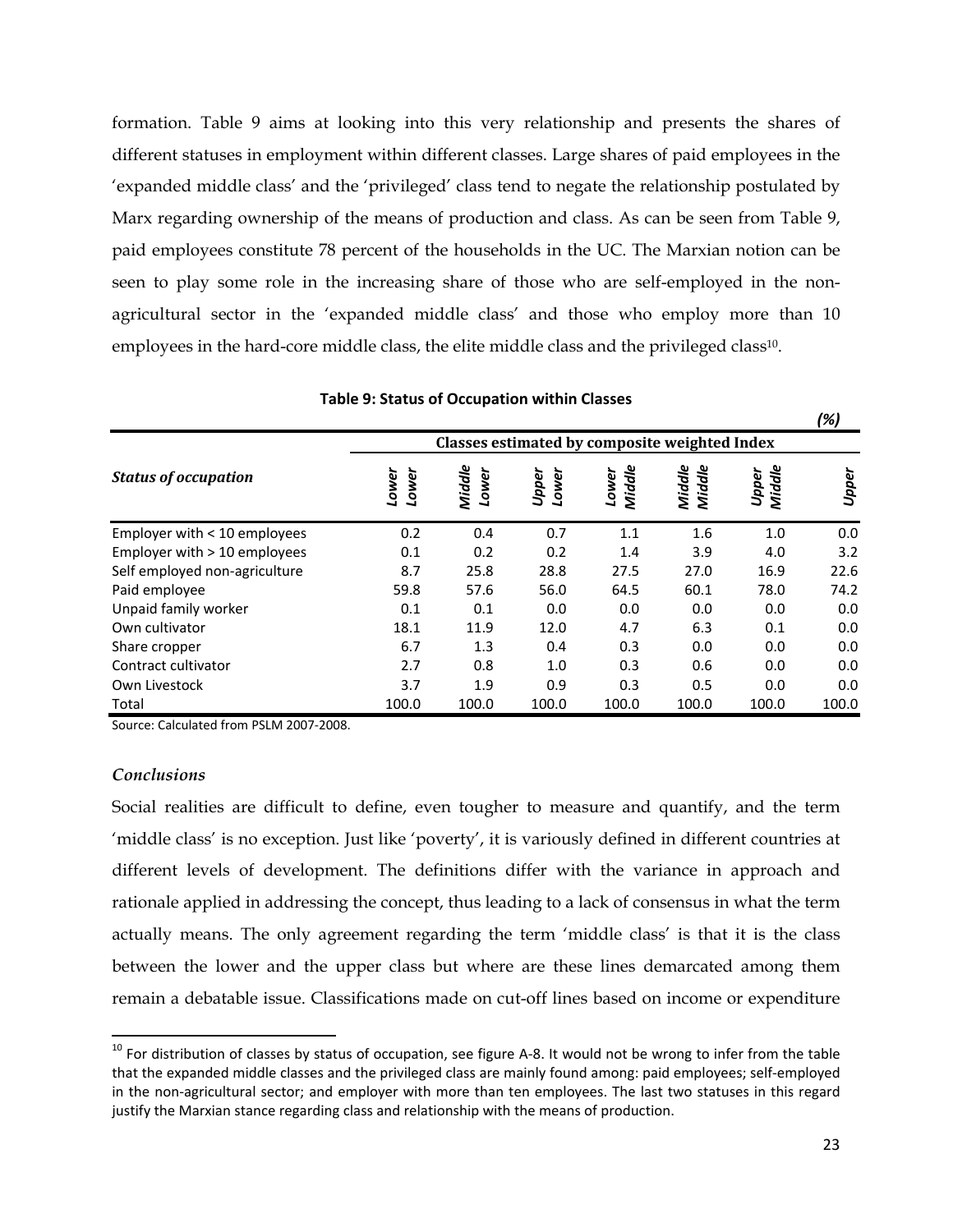continue to be the most commonly used way of measuring classes, and arbitrariness remains the hallmark of all these definitions. This arbitrariness is reflected in the range of estimates given for the middle class, varying from zero per cent to 60 per cent. The present paper, however, considers these definitions inadequate to capture the whole concept of the middle class, and suggests a weighted composite index to estimate its size.

The suggested measure is a composite of five weighted sub-indices of factors believed to be important for being part of the middle class, namely, education, occupation, income, lifestyle and housing. Using the 'expanded middle class' concept, Pakistan is estimated to have a middle class that is around 35 per cent of the total population, which approximates to a substantial 61 million. The middle class is found to be more of an urban phenomenon with its size being much larger in the urban areas at both the national and the provincial levels. A striking feature, however, is the association found between the professional occupations and the upper middle and upper classes. This fits in well with the general belief that professional occupations constitute, what in this paper has been referred to as, the elite middle class. Other white-collar occupations are taken up by the hard-core and fledgling middle class, and the manual occupations comprise the 'vulnerable' and the 'aspirants'. Likewise, the middle class is expected to have sufficient resources to fulfil all their needs and at least some of their wants, and have a surplus to save for themselves. This criterion works for the estimated middle class in this paper as well and provides the very rationale of including 'climbers', who show a surplus/saving trend, in the 'expanded middle class' category.

It would be of interest to carry out a comparative study in the South Asian region using the proposed multidimensional approach to gauge the actual size of the middle class. However, using the existing definitions, when compared to its neighbours, baring Sri Lanka, Pakistan has a bigger middle class than all other countries including India. Of course, the Indian middle class would be bigger in numbers given its much larger population size but it comprises a smaller proportion that falls in the middle class category. Hence, harnessing the gains that are associated with having a big middle class are potentially available to the country. Is the middle class shrinking in Pakistan? Due to the recent inflationary trends, it is a fear that is much voiced in Pakistan, as in many other countries. For the period covered, however, applying the most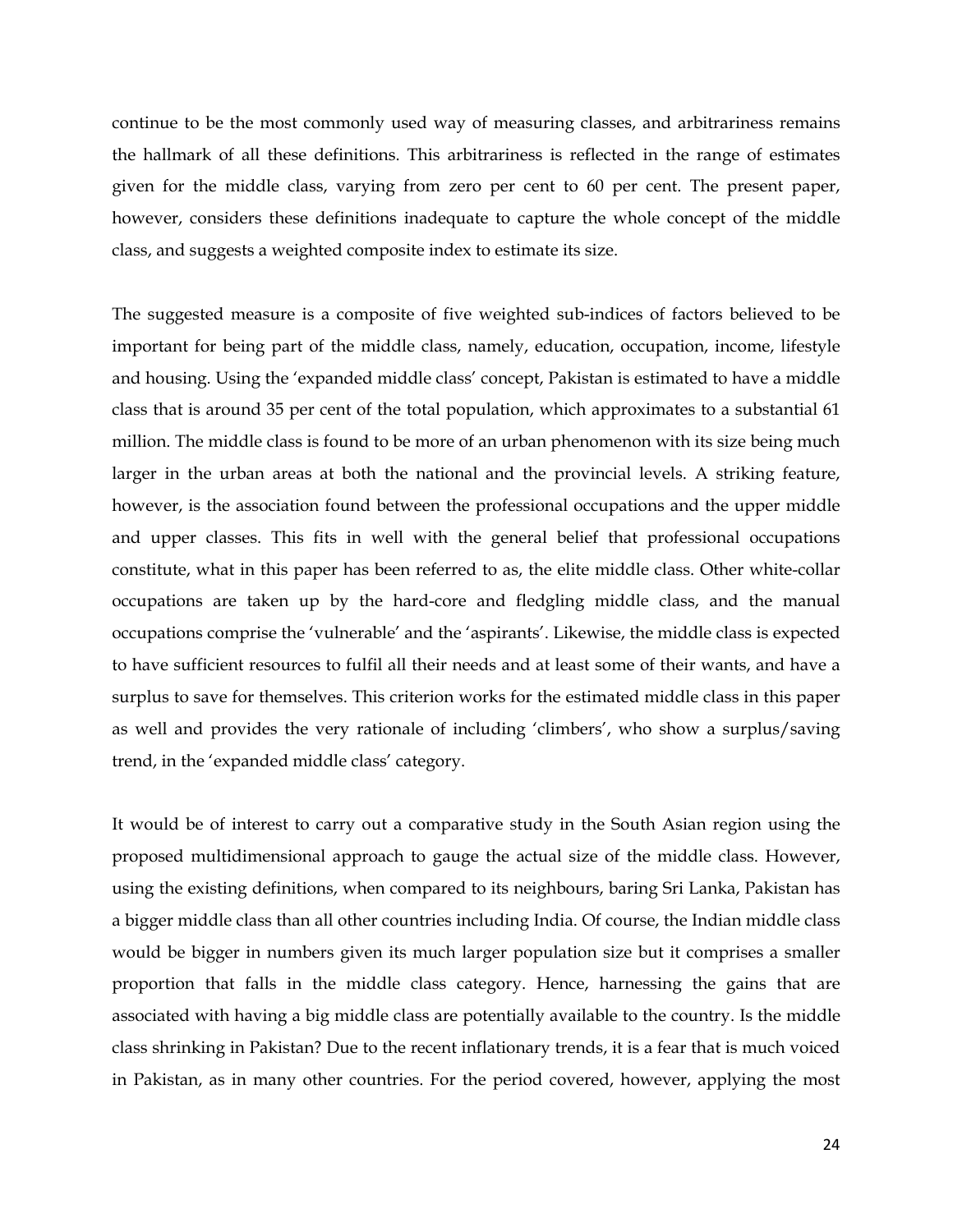commonly used existing definitions, the answer to this question is in the negative. The middle class in Pakistan has actually grown over time (see A-9). Likewise, the multidimensional definition of class proposed in this paper has a sense of stability linked to it, making the middle class less susceptible to fluctuations in income or expenditure. By differentiating between the concept of 'middle class' from that of 'middle income', we can understand why the inflationary trends do not have an immediate effect on class structure, and hence the middle class. Otherwise as well, since all the factors linked to being a part of the middle class, reflected in their inclusion in the proposed weighted composite index, show an increasing trend over time in Pakistan, the size of the middle class is bound to increase in the country. The scenario cannot be better described than in the words of Burke (2010) when he uses the analogy of the car Suzuki Mehran for the middle class in Pakistan and says,

*"In Pakistan, the hierarchy on the roads reflects that of society. If you are poor, you use the overcrowded buses or a bicycle. Small shopkeepers, rural teachers and better-off farmers are likely to have a \$1,500 Chinese or Japanese motorbike…. Then come the Mehran drivers. A rank above them, in air-conditioned Toyota Corolla saloons, are the small businessmen, smaller landlords, more senior army officers and bureaucrats. Finally, there are the luxury four-wheel drives of 'feudal' landlords, big businessmen, expats, drug dealers, generals, ministers and elite bureaucrats. The latter may be superior in status, power and wealth, but it is the Mehrans which, by dint of numbers, dominate the roads."*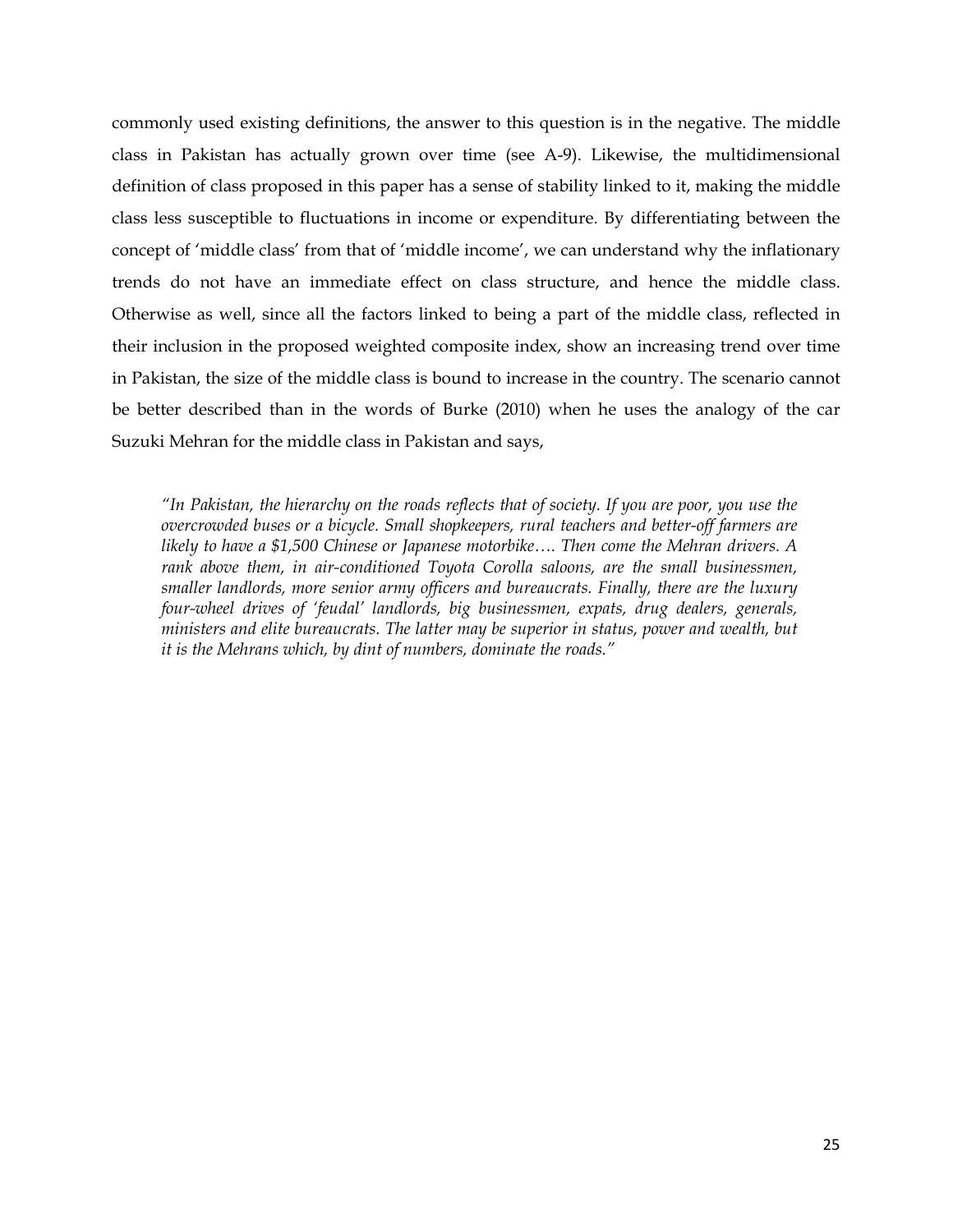#### **References**

- Acemoglu, D., and Robinson., J. (2003). *Political Origins of Dictatorship and Democracy*. Massachusetts: MIT.
- Acs, G., and Loprest, P. (2005). *Who Are Low-Income Working Families?* Washington DC: Urban Institute.
- ADB.(2010). *The Rise of Asia's Middle Class*. Manila: Asian Development Bank.
- Aho, K. (2009). *Who in the World is Middle Class?* New York: Money Matters.
- Andersen, G. E. (1992). *Post-Industrial Class Structures: An Analytical Framework*: Center for Advanced Study in the Social Sciences, Institute in Madrid: Working Paper 1992/38.
- Atkinson, A., and Bourguignon, F. (1982). The Comparison of Multidimensioned Distributions of Economic Status. *Review of Economic Studies, 49*, 183-201.
- Banerjee, A., and Duflo, E. (2007). *What is Middle Class About the Middle Classes Around the World?* Massachusetts: MIT.
- Bardhan, P. (1994). *The Political Economy of Development in India*. New Delhi: Oxford University Press.
- Bardhan, P. (1989). The Third Dominant Class. *Economic and Political Weekly*, 155-156.
- Basu, I. (2003). *India's Growing Urge to Splurge*. Asia Times Online. Retrieved December 12, 2010, from the World Wide Web: http://www.atimes.com/atimes/South\_Asia/EH22Df01.html
- Beteille, A. (2001). The Social Character of the Indian Middle Class. In I. Ahmad & H. Reifeld (Eds.), *Middle Class Values in India and Western Europe*. New Delhi: Konrad Adenauer Foundation, Social Science Press.
- Bhandari, L. (2010). *Neither Middling Nor Muddled: A Study of the Indian Middle Classes.* Manila: Paper presented during the Workshop on Asia's Middle Class held at ADB Headquarters, on 27–28 May.
- Birdsall, N. (2010). *The (Indispensable) Middle Class in Developing Countries; or, The Rich and the Rest, Not the Poor and the Rest*: Center for Global Development: Working Paper 207.
- Birdsall, N., Graham, C., and Pettinato, S. (2000). *Stuck In The Tunnel: Is Globalization Muddling The Middle Class?* Center on Social and Economic Dynamics.
- Bourguignon, F., and Chakravarty, S. (2003). The Measurement of Multidimensional Poverty. *Journal of Economic Inequality, 1*, 25-40.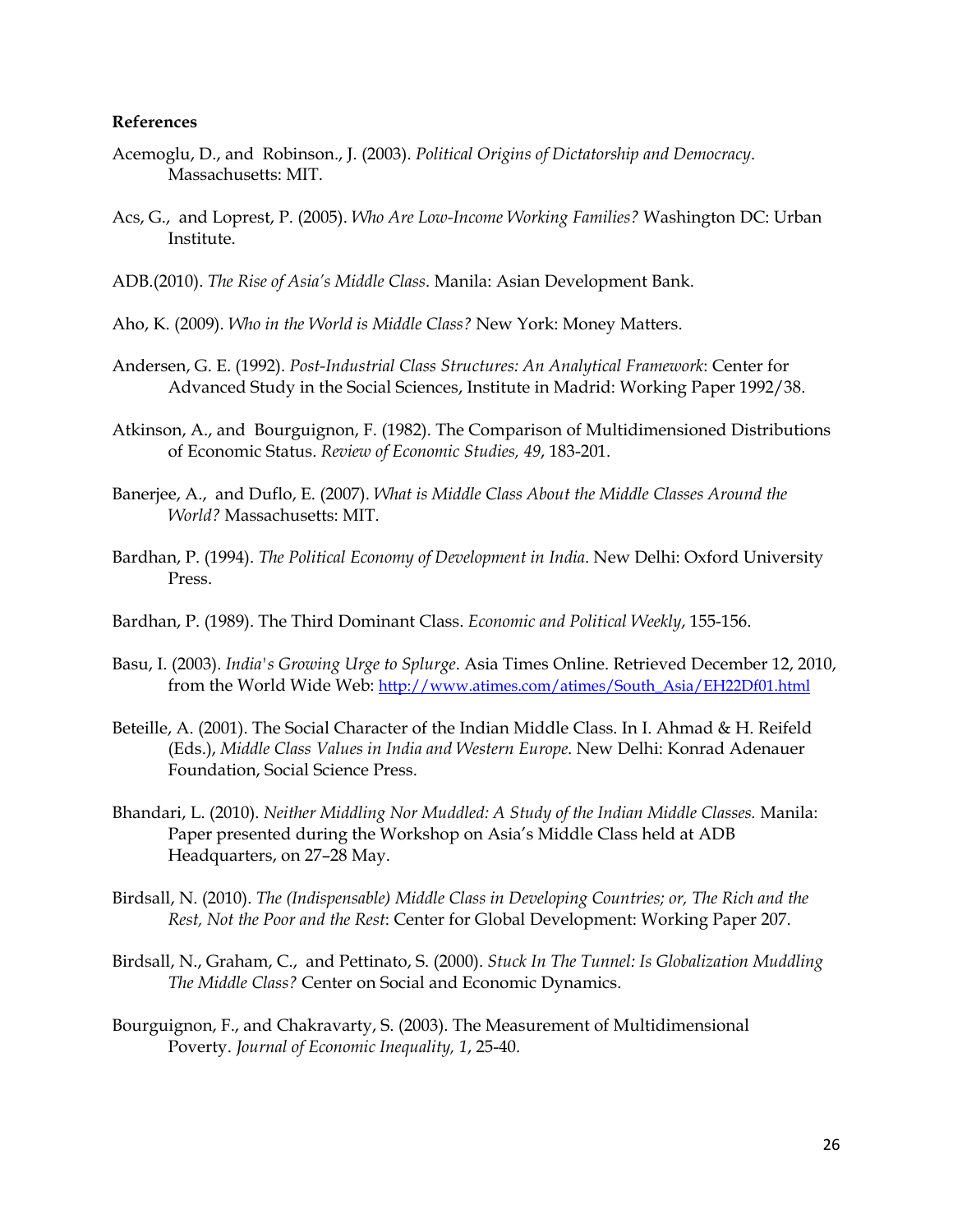- Brandolini, A. (2010). *On the Identification of the Middle Class*: Bank of Italy, Department for Structural Economic Analysis.
- Brandolini, A., Magri, S., and Smeeding, T. (2010) Asset-Based Measurement of Poverty. *Journal of Policy Analysis and Management 29*(2), 267-284.

Brzezinski, M. (2010).Income Affluence in Poland. *Social Indicators Research, 99*(2), 285-299.

Burke, J. (2010). Letter from Karachi. *Prospect*(169).

- Chun, N. (2010). *Middle Class Size in the Past, Present, and Future: A Descriptive Analysis of Distributional Trends and Projections*: Asian Development Bank: ERD Working Paper.
- Cole, G. D. (1950). The Concept of the Middle Class. *The British Journal of Sociology, 1*(4), 275-290.

Collier, P. (1999). *Ethnicity, Politics, and Economic Performance*: Mimeo.

Dahrendorf, R. (1959). *Class and Class Conflict in Industrial Society*. Stanford: Stanford University Press.

Easterly, W. (2001).The Middle Class Consensus and Economic Development. *Journal of Economic Growth, 6*, 317-335.

Eisenhauer, J. G. (2008). An Economic Definition of the Middle Class. *Forum for Social Economics, 37*(2), 103-113.

Erikson, R., and Goldthorpe, J. (1992). *The Constant Flux*. Oxford: Clarendon Press.

- Esteban, J., and Ray, D. (1999). Conflict and Distribution. *Journal of Economic Theory, 87*, 379-415.
- Giddens, A. (1973). *The Class Structure of Advanced Societies*. London: Hutchinson.
- Gigliarano, C., and Mosler, K. (2009). *Measuring Middle-Class Decline in One and Many Attributes*: Universita Politechnica Delle Marche, Quaderno Di Ricerca n. 333.

Gilbert, D. (2003). *The American Class Structure*. United States: Thomson-Wadsworth.

- Goldthorpe, J. (1987). *Social Mobility and Class Structure in Modern Britain*. Oxford: Clarendon Press.
- Goldthorpe, J., and Marshall, G. (1992). The Promising Future of Class Analysis: A Response to Recent Critiques. *Sociology, 26*(3), 381-400.
- Goldthorpe, J., and McKnight, A. (2006). The Economic Basis of Social Class. In S. Morgan & D. B. Grusky & G. S. Fields (Eds.), *Mobility and Inequality: Frontiers of Research from Sociology and Economics*. California: Stanford University Press.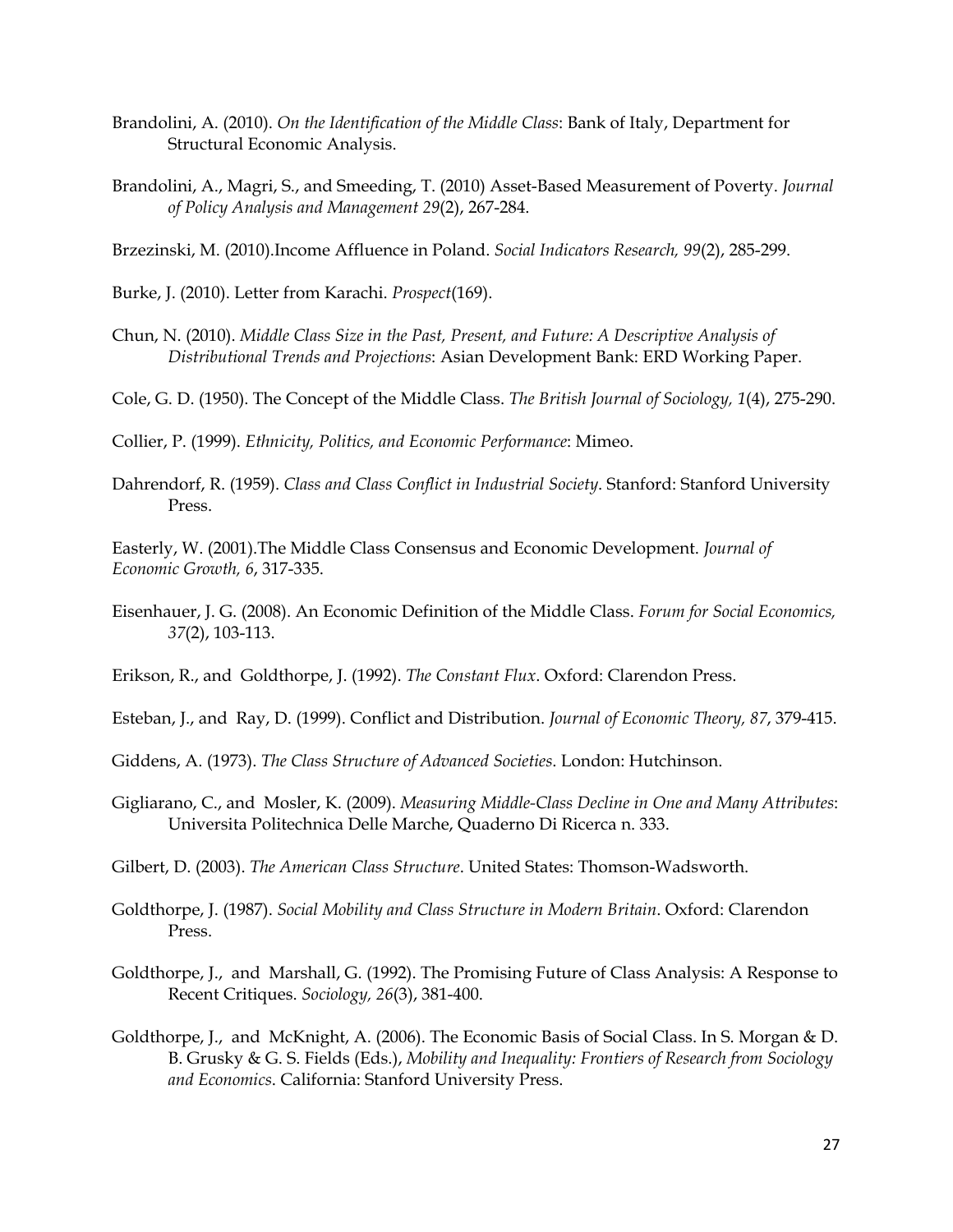- Goldthrope, J. (2010). Analysing Social Inequality: A Critique of Two Recent Contributions from Economics and Epidemiology. *European Sociological Review, 26*(6), 731-744.
- Grant, G. (1983). The State and the Formation of a Middle Class: A Chilean Example. *Latin American Perspectives, 2*(3), 151-170.
- Horrigan, M., and Haugen, S. (1988). The Declining Middle-Class Thesis: A Sensitivity Analysis. *Monthly Labor Review, 111*(5), 3-13.
- Kolm, S. C. (1977). Multidimensional Egalitarianisms. *Quarterly Journal of Economics, 91*, 1-13.
- Landes, D. (1998). *The Wealth and Poverty of Nations*. New York: Norton.

Lenski, G. (1966). *Power and Privilege*. New York: McGraw-Hill.

- Leventouglu, B. (2003). *Social Mobility, Middle Class and Political Transitions*. Stony Brook: Department of Political Science, Stony Brook University.
- McKinsey, T. (2010).*Capturing the World's Emerging Middle class*. New York: McKinsey Quarterly.
- Milanovic, B., and Yitzhaki, S. (2002). Decomposing World Income Distribution: Does the world have a middle class? *Review of Income and Wealth, 48*(2), 155-178.
- Moore, B. (1966). *Social Origins of Dictatorship and Democracy: Lord and Peasant in the Making of the Modern World*. Boston: Beacon Press.
- Mosca, G. (1939). *The Ruling Class*. New York: McGraw-Hill.
- Nehru, V. (2010).*Is there a Middle Class in Asia?* World Bank: Poverty Reduction and Economic Management and Private and Financial Sector Department for the East Asia and Pacific Region.
- Olin, E. *Wright, E.O. (1979), Class Structure and Income Determination. New York: Academic Press*.
- Ossowski, S. (1963).*Class Structure in the Social Consciousness*. London: Routledge & Kegan Paul.
- Pareto, V. (1963).*The Mind and Society* (Vol. 1-2). New York: Dover.
- Peichl, A., Schaefer, T., and Scheicher, C. (2008). *Measuring Richness and Poverty: A Micro Data Application to Europe and Germany*: IZA Discussion Paper no. 3790.
- Ravallion, M. (2010).The Developing World's Bulging (but Vulnerable) Middle Class. *World Development, 38*(4), 445-454.
- Schumpeter, J. (1951). *Imperialism and Social Classes*. New York: Augustus M. Kelley.
- Singh, N. (2005). *The Idea of South Asia and the Role of the Middle Class*. Santa Cruz Center for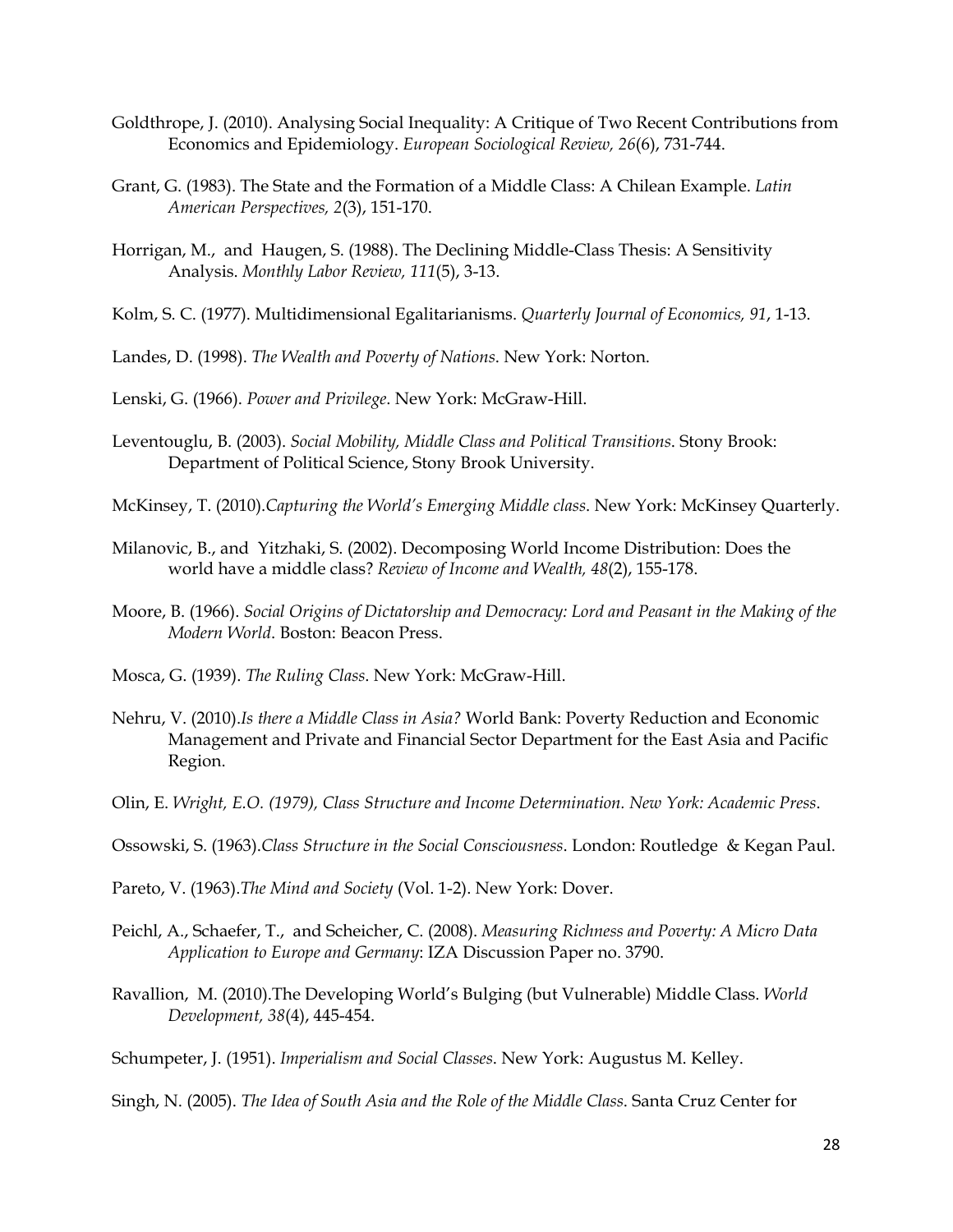International Economics, University of California, Santa Cruz: Paper 05-08.

- Sorenson, A. (2000). Toward a Sounder Basis for Class Analysis. *The American Journal of Sociology, 105*(6), 1523-1558.
- Sridharan, E. (2004). The Growth and Sectoral Composition of India's Middle Class: Its Impact on the Politics of Economic Liberalization. *India Review, 3*(4), 405-428.
- Stearns, P. N (1979).The Middle Class: Toward a Precise Definition. *Comparative Studies in Society and History, 21*(3), 377-396.
- Tharoor, S. (2005). Who is this Middle Class? *The Hindu* Online, accessed on January, 20, 2011 at http://tharoor.in/articles/who‐is‐this‐middle‐class/
- Thurow, L. (1987). A Surge in Inequality. *Scientific American, 256*, 30-37.
- Tilkidjiev, N. (1998). *The Middle Class: The New Convergence Paradigm*: Institute of Sociology, Bulgarian Academy of Sciences.
- UN (2009) *World Population Prospects, Revision 2009*. United Nations Population Division.
- USCB (2011).*International Database*. United States Census Bureau.
- Warner, L. W. (1960). *Social Class in America*. New York: Harper & Row.
- Wheary, J. (2005). *Measuring the Middle Assessing What It Takes to Be Middle Class*. New York: Demos: Working Paper.
- Wright, E. O. (2003). Social Class. In G. Ritzer (Ed.), *Encyclopedia of Social Theory*: Sage Publication.
- Wright, E. O. (1997). *Class Counts: Comparative Studies in Class Analysis*. Cambridge: Cambridge University Press.
- Wright, E. O. (1985). *Classes*. London: Verso Press.
- Wright, E. O. (1979). *Class Structure and Income Determination*. New York: Academic Press.
- Yuan, Z., Wan, G., and Khor, N. (2011). *The Rise of the Middle Class in the People's Republic of China*. Manila: ADB Economics: Working Paper 247.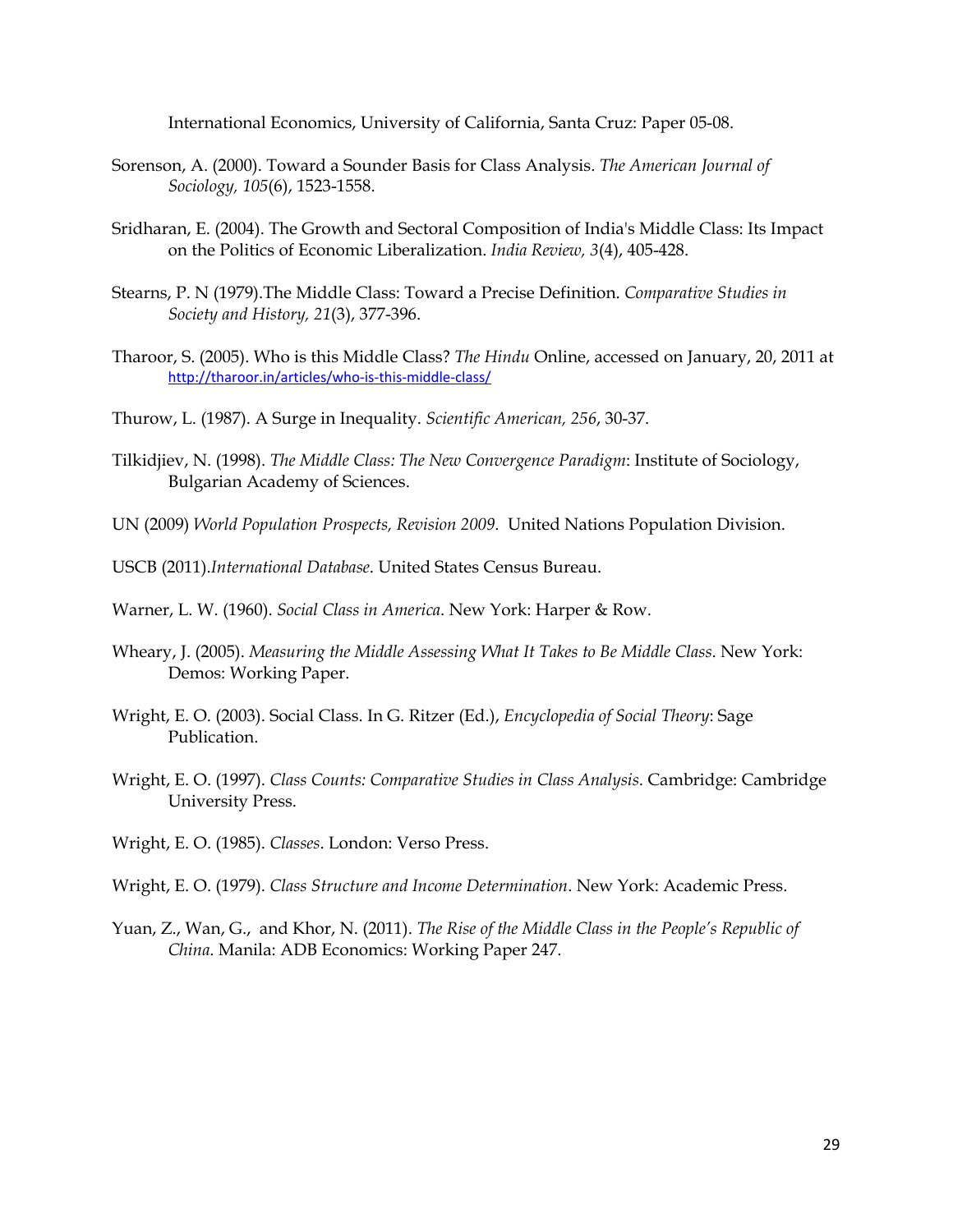#### **Annexure**



**A‐1: Class Structure Based on Income and Occupation**

Source: Gilbert (2003: 8)





Source: Calculated from PSLM 2007‐2008.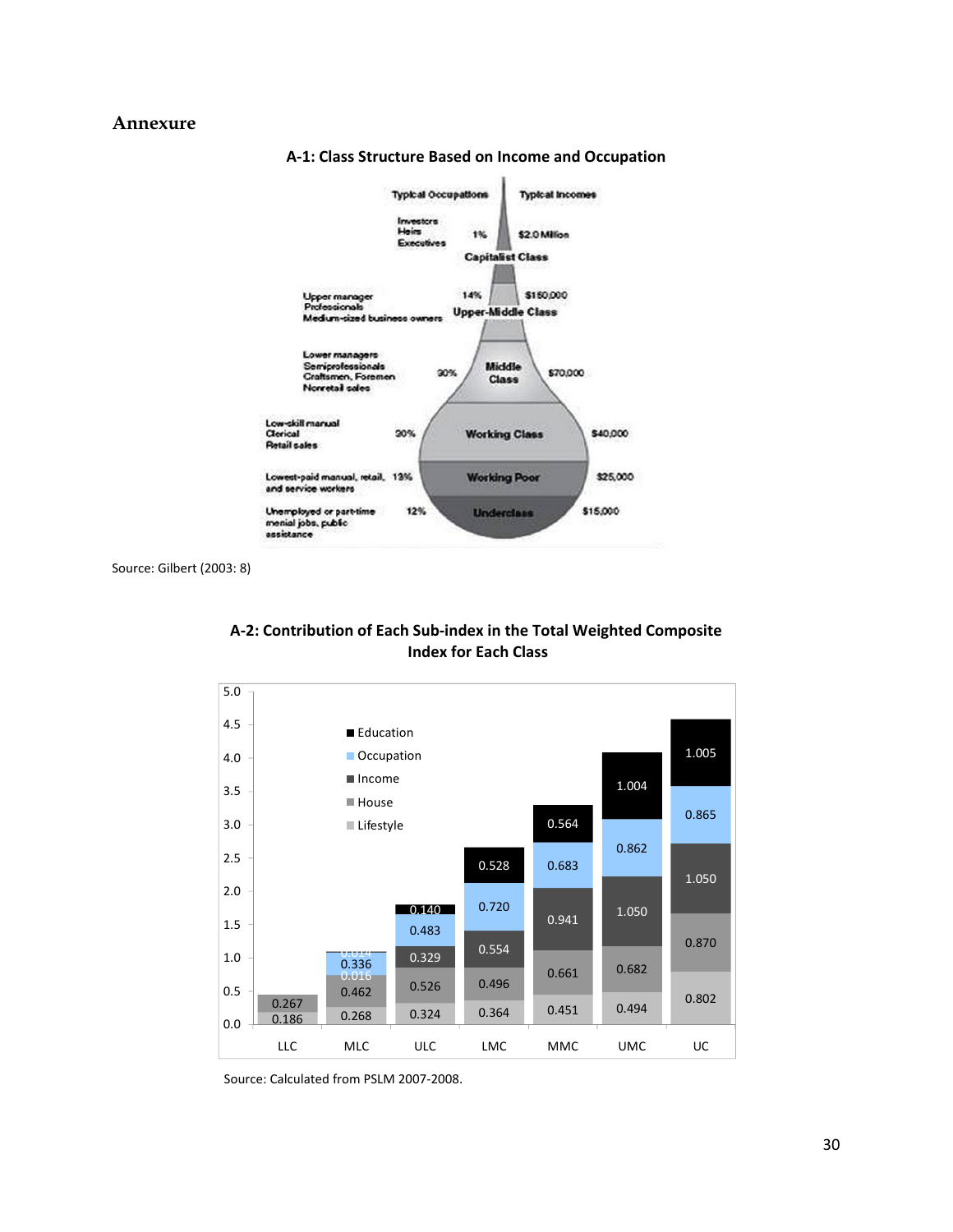

**A‐3: Share of the Sub‐indices in the Total Score for Each Class Estimated By Weighted Composite Index**

**A‐4: Mean Annual Household Income‐Expenditure Balance by Different Classes as Estimated by Weighted Composite Index**



Source: Calculated from PSLM 2007‐2008.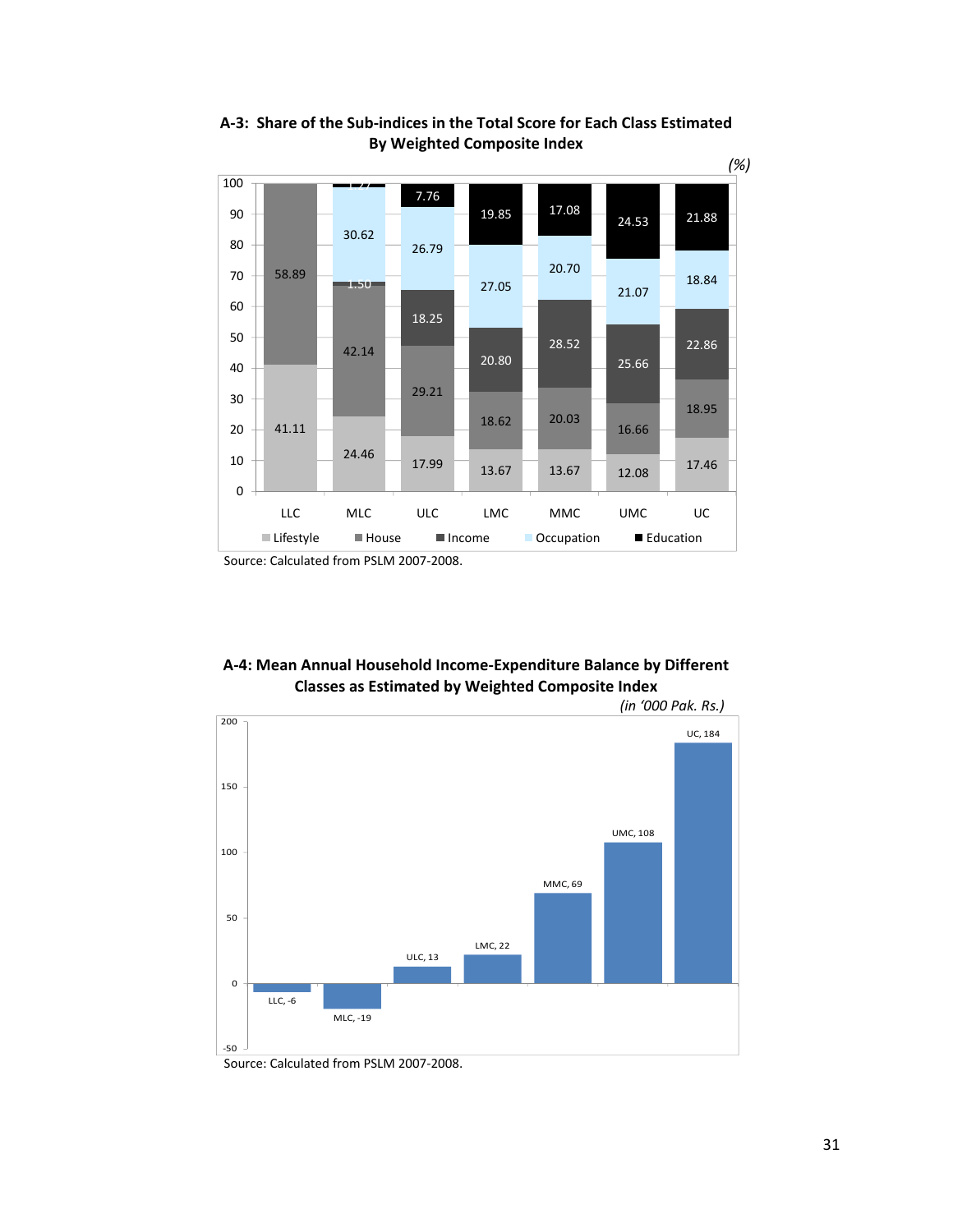#### **A‐5: Method to Calculate Numbers in Each Class from the Proportions Achieved from Weighted Composite Index**

The middle class status is assigned to a household and not an individual. Hence, the proportion estimated to be in each class is in fact proportion of households and not the number of persons in a population belonging to any particular class. Instead of a crude estimation of numbers from the calculated proportions in all classes, size of every class was measured according to the respective mean household size found in each class. The mid‐year population of 187.2 million in 2011 was used as the base year for estimating the size of the middle class. The ruralurban ratio found in the sample, and applied in this calculation, was 60:40. The size of the middle class in Pakistan has generally shown a growing trend (see A-9) so applying the 2007-2008 estimates to 2011 population can give an under‐estimation/minimum size but not an over‐estimation. Otherwise too, the composite index would be only marginally affected by short run changes in income or expenditure.

The mean household size for each class used to calculate the numbers in different classes, by region, is as follows:

|                     | <b>Mean Household Size</b> |       |              |  |  |  |  |
|---------------------|----------------------------|-------|--------------|--|--|--|--|
| <b>Class</b>        | Total                      | Urban | <b>Rural</b> |  |  |  |  |
| Lower lower (LLC)   | 7.43                       | 7.53  | 7.40         |  |  |  |  |
| Middle lower (MLC)  | 6.80                       | 6.66  | 6.90         |  |  |  |  |
| Upper lower (ULC)   | 6.69                       | 6.75  | 6.62         |  |  |  |  |
| Lower middle (LMC)  | 7.08                       | 6.66  | 7.76         |  |  |  |  |
| Middle middle (MMC) | 5.72                       | 5.65  | 5.99         |  |  |  |  |
| Upper middle (UMC)  | 5.94                       | 5.75  | 7.19         |  |  |  |  |
| Upper (UC)          | 5.60                       | 5.49  | 6.80         |  |  |  |  |
| <b>Total</b>        | 6.97                       | 6.68  | 7.18         |  |  |  |  |

Source: Calculated from PSLM 2007‐2008.

|                                             | Classes estimated by composite weighted Index |                 |                |                 |                  |                        |            |              |  |
|---------------------------------------------|-----------------------------------------------|-----------------|----------------|-----------------|------------------|------------------------|------------|--------------|--|
| <b>Occupations</b>                          | Lower<br>Lower                                | Middle<br>Lower | Upper<br>Lower | Lower<br>Middle | Middle<br>Middle | <b>Upper</b><br>Middle | ∼<br>Uppel | <b>Total</b> |  |
| Armed forces                                | 0.0                                           | 34.8            | 21.7           | 18.8            | 5.8              | 15.6                   | 2.9        | 100.0        |  |
| Legislators, senior officials and managers  | 0.0                                           | 2.6             | 6.4            | 11.3            | 16.4             | 57.2                   | 6.1        | 100.0        |  |
| Professionals                               | 0.0                                           | 11.1            | 13.7           | 29.2            | 12.9             | 30.1                   | 3.1        | 100.0        |  |
| Technicians and associate professionals     | 0.0                                           | 21.4            | 24.1           | 24.8            | 9.5              | 19.7                   | 0.6        | 100.0        |  |
| Clerks                                      | 0.0                                           | 16.5            | 26.7           | 27.5            | 12.3             | 17.6                   | 0.2        | 100.0        |  |
| Service workers & shop/market sales workers | 0.0                                           | 37.8            | 32.5           | 15.4            | 7.6              | 6.3                    | 0.5        | 100.0        |  |
| Skilled agriculture and fishery workers     | 67.0                                          | 17.0            | 11.7           | 2.5             | 1.9              | 0.0                    | 0.0        | 100.0        |  |
| Crafts and related trade workers            | 51.2                                          | 24.0            | 18.7           | 3.0             | 3.0              | 0.0                    | 0.0        | 100.0        |  |
| Plant and machine operators and assemblers  | 59.5                                          | 22.8            | 13.7           | 2.2             | 1.6              | 0.2                    | 0.0        | 100.0        |  |
| Elementary occupations                      | 75.0                                          | 15.8            | 7.4            | 1.1             | 0.0              | 0.0                    | 0.0        | 100.0        |  |

#### **A‐6 Class Distribution within Occupations (%)**

Source: Calculated from PSLM 2007‐2008.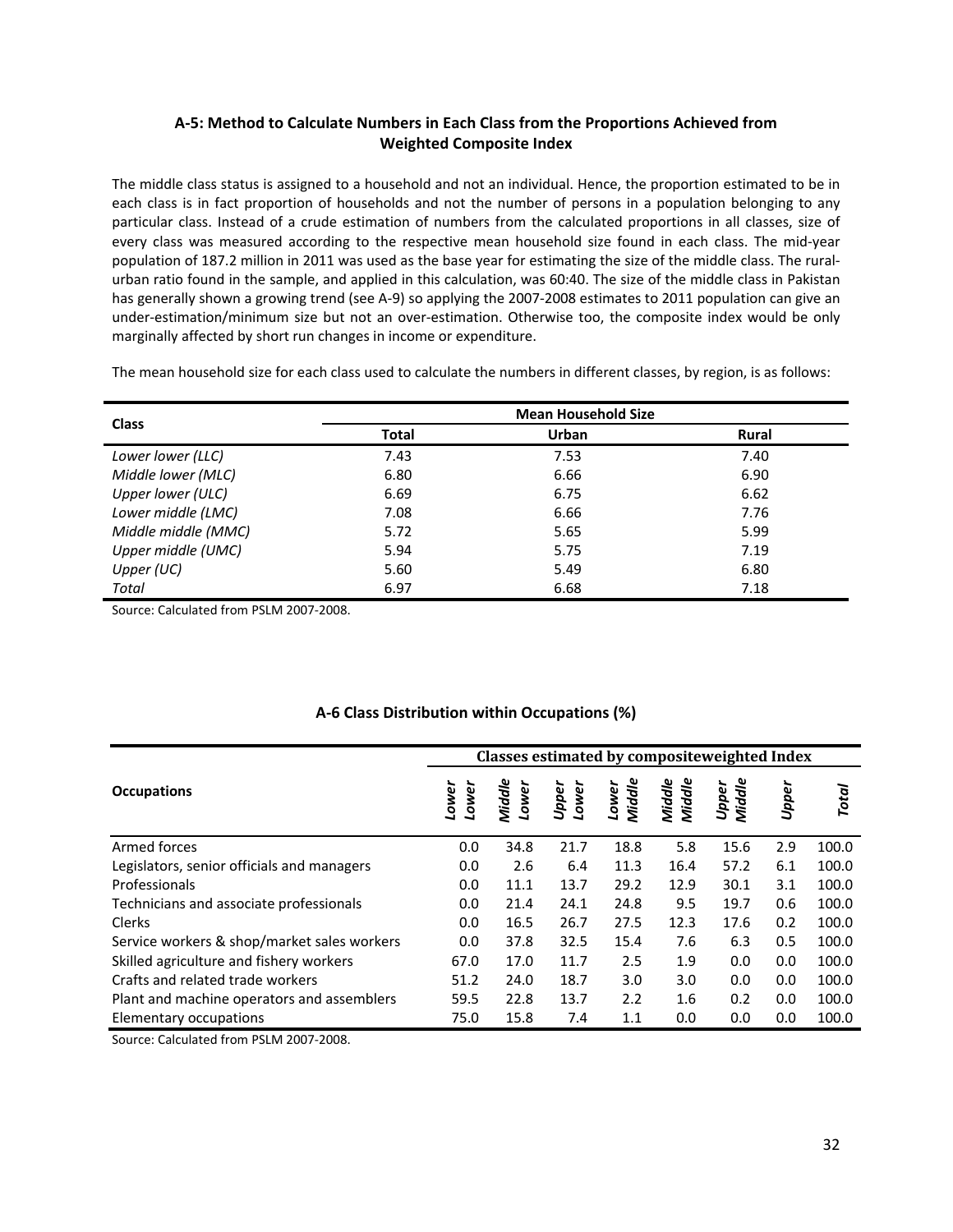|                                                       |                                               |                |                |                 |                  |                 |       | (%)          |
|-------------------------------------------------------|-----------------------------------------------|----------------|----------------|-----------------|------------------|-----------------|-------|--------------|
|                                                       | Classes estimated by composite weighted Index |                |                |                 |                  |                 |       |              |
| <b>Occupations</b>                                    | Lower<br>ower                                 | Middle<br>ower | Upper<br>Lower | Lower<br>Middle | Middle<br>Middle | Middle<br>Upper | Uppel | <b>Total</b> |
| Agriculture, forestry, hunting and fishing            | 70.4                                          | 15.7           | 9.9            | 2.1             | 1.6              | 0.3             | 0.0   | 100.0        |
| Mining and quarrying                                  | 56.3                                          | 17.2           | 1.1            | 11.5            | 3.4              | 9.2             | 1.1   | 100.0        |
| Manufacturing                                         | 42.7                                          | 20.1           | 16.5           | 7.3             | 4.8              | 8.0             | 0.6   | 100.0        |
| Electricity, gas and water                            | 17.6                                          | 21.1           | 26.5           | 15.2            | 7.8              | 11.3            | 0.5   | 100.0        |
| Construction                                          | 72.5                                          | 15.5           | 7.6            | 2.0             | 1.1              | 1.2             | 0.1   | 100.0        |
| Wholesale and retail trade, & hotel/ restaurants      | 11.7                                          | 31.2           | 29.4           | 13.7            | 7.5              | 5.9             | 0.6   | 100.0        |
| Transport, storage and communication                  | 56.1                                          | 21.1           | 12.6           | 4.2             | 2.4              | 3.4             | 0.1   | 100.0        |
| Financing, insurance, real estate & business services | 5.4                                           | 8.8            | 18.4           | 16.5            | 16.5             | 31.0            | 3.4   | 100.0        |
| Community, social and personal services               | 18.5                                          | 23.5           | 19.7           | 17.0            | 6.9              | 13.5            | 0.8   | 100.0        |

### **A‐7: Class Distribution within Industries**

Source: Calculated from PSLM 2007‐2008.

|                                | <b>Classes estimated by Weighted Composite Index</b> |                 |                |                 |                  |                 |       |       |  |
|--------------------------------|------------------------------------------------------|-----------------|----------------|-----------------|------------------|-----------------|-------|-------|--|
| <b>Status of occupation</b>    | Lower<br>Lower                                       | Middle<br>Lower | Lower<br>Upper | Middle<br>Lower | Middle<br>Middle | Middle<br>Upper | Upper | Total |  |
| Employer with $<$ 10 employees | 13.6                                                 | 15.2            | 22.7           | 19.7            | 15.2             | 13.6            | 0.0   | 100.0 |  |
| Employer with $> 10$ employees | 8.4                                                  | 6.3             | 4.2            | 17.9            | 25.3             | 35.8            | 2.1   | 100.0 |  |
| Self employed non-agriculture  | 19.8                                                 | 29.0            | 25.3           | 13.0            | 6.6              | 5.7             | 0.6   | 100.0 |  |
| Paid employee                  | 42.0                                                 | 20.0            | 15.2           | 9.4             | 4.5              | 8.2             | 0.6   | 100.0 |  |
| Unpaid family worker           | 57.1                                                 | 42.9            | 0.0            | 0.0             | 0.0              | 0.0             | 0.0   | 100.0 |  |
| Own cultivator                 | 59.7                                                 | 19.5            | 15.3           | 3.2             | 2.2              | 0.1             | 0.0   | 100.0 |  |
| Share cropper                  | 88.6                                                 | 8.4             | 2.3            | 0.7             | 0.0              | 0.0             | 0.0   | 100.0 |  |
| Contract cultivator            | 74.3                                                 | 10.7            | 11.2           | 1.9             | 1.9              | 0.0             | 0.0   | 100.0 |  |
| Own Livestock                  | 72.4                                                 | 18.7            | 6.8            | 1.0             | 1.0              | 0.0             | 0.0   | 100.0 |  |

# **A‐8: Classes Distribution by Status of Occupation (%)**

Source: Calculated from PSLM 2007‐2008